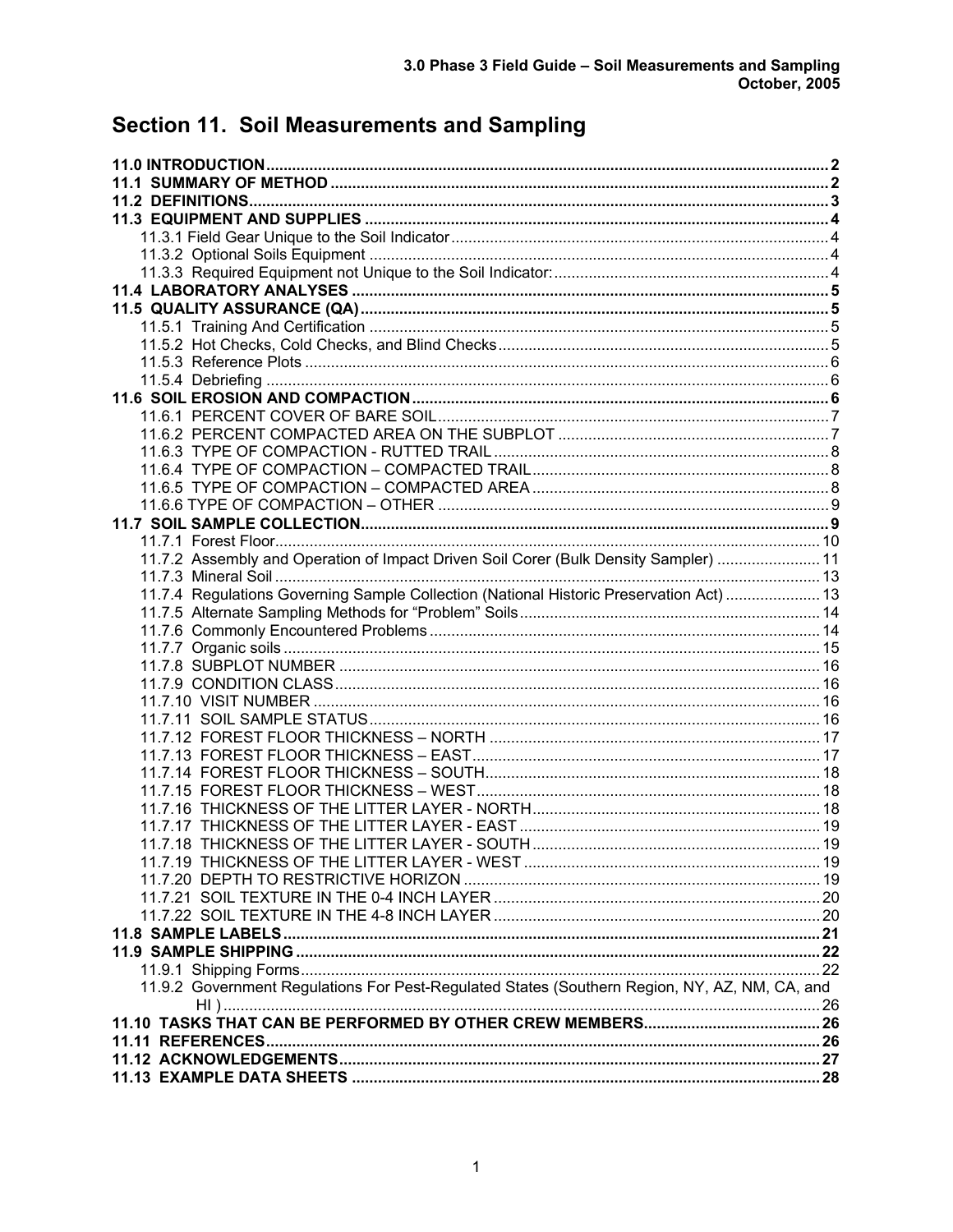# **11.0 INTRODUCTION**

The objective of the Phase 3 (P3) Soils Indicator is to assess forest ecosystem health in terms of the physical and chemical properties of the soils. The soil resource is a primary component of all terrestrial ecosystems, and any environmental stressor that alters the natural function of the soil has the potential to influence the vitality, species composition, and hydrology of forest ecosystems.

Specifically, soils data are collected on P3 plots to assess (Santiago Declaration 1995):

- the potential for erosion of nutrient-rich top soils and forest floors.
- factors relating to the storage and cycling of nutrients and water.
- the availability of nutrients and water to plants (dependent upon soil structure and texture).
- carbon sequestration (the amount of carbon tied up in soil organic matter).
- deposition of toxic metals from pollution.
- acidification of the soil from deposition of pollutants.

Chemical properties of the soil are analyzed in order to develop indices for plant nutrient status, soil organic matter, and acidification. Together, these three factors largely determine the fertility and potential productivity of forest stands. Soil nutrient status refers to the concentration of plant nutrients (e.g., potassium, calcium, magnesium, and sodium) and is a key indicator of site fertility and species composition. The amount of organic matter in the soil largely determines water retention, carbon storage, and the composition of soil biota. Loss of soil organic matter as a result of management practices can alter the vitality of forest ecosystems through diminished regeneration capacity of trees, lower growth rates, and changes in species composition. Finally, increased soil acidity resulting from deposition of atmospheric pollutants has the capacity to reduce nutrient availability, decrease rates of decomposition, promote the release of toxic elements into the soil solution (e.g., aluminum), and alter patterns and rates of microbial transformations.

Nutrient and water availability to forest vegetation is also dependent on the physical capacity of roots to grow and access nutrients, water, and oxygen from the soil. In addition to playing an important role in plant nutrition, the physical properties of the soil largely determine forest hydrology, particularly with regards to surface and ground water flow. Human activities that result in the destruction of soil aggregates, loss of pore space (compaction), and erosion may increase rates of surface runoff and alter historic patterns of stream flow. In some areas, these changes may result in flooding and/or dewatered streams and can reflect on both the health of aquatic ecosystems and the management and conservation of associated forest and agricultural areas.

## **11.1 SUMMARY OF METHOD**

Note: This indicator is CORE OPTIONAL on all phase 2 plots.

The soil measurement and sampling procedures are divided into three parts: soil erosion, soil compaction, and soil chemistry. Data collection for soil erosion assessment consists of estimating the percent of bare soil in each subplot. These measurements are combined with data from other sources and used to parameterize established models for erosion potential (RUSLE – Revised Universal Soil Loss Equation , WEPP – Water Erosion Prediction Project). Soil compaction measurements consist of an estimate of the percentage of soil compaction on each subplot along with a description of the type of compaction. Data are recorded using a handheld computer (PDR) with a preloaded data input program.

The chemical and physical properties of the soil are assessed through the collection of soil samples, which are then submitted to a regional laboratory for analysis. Soil samples are collected from the forest floor (subplots 2, 3, and 4) and underlying mineral soil layers (subplot 2). The entire forest floor layer is sampled from a known area after measuring the thickness of the duff (humus) and litter layers at four locations in a sampling frame of known area. Once the forest floor has been removed,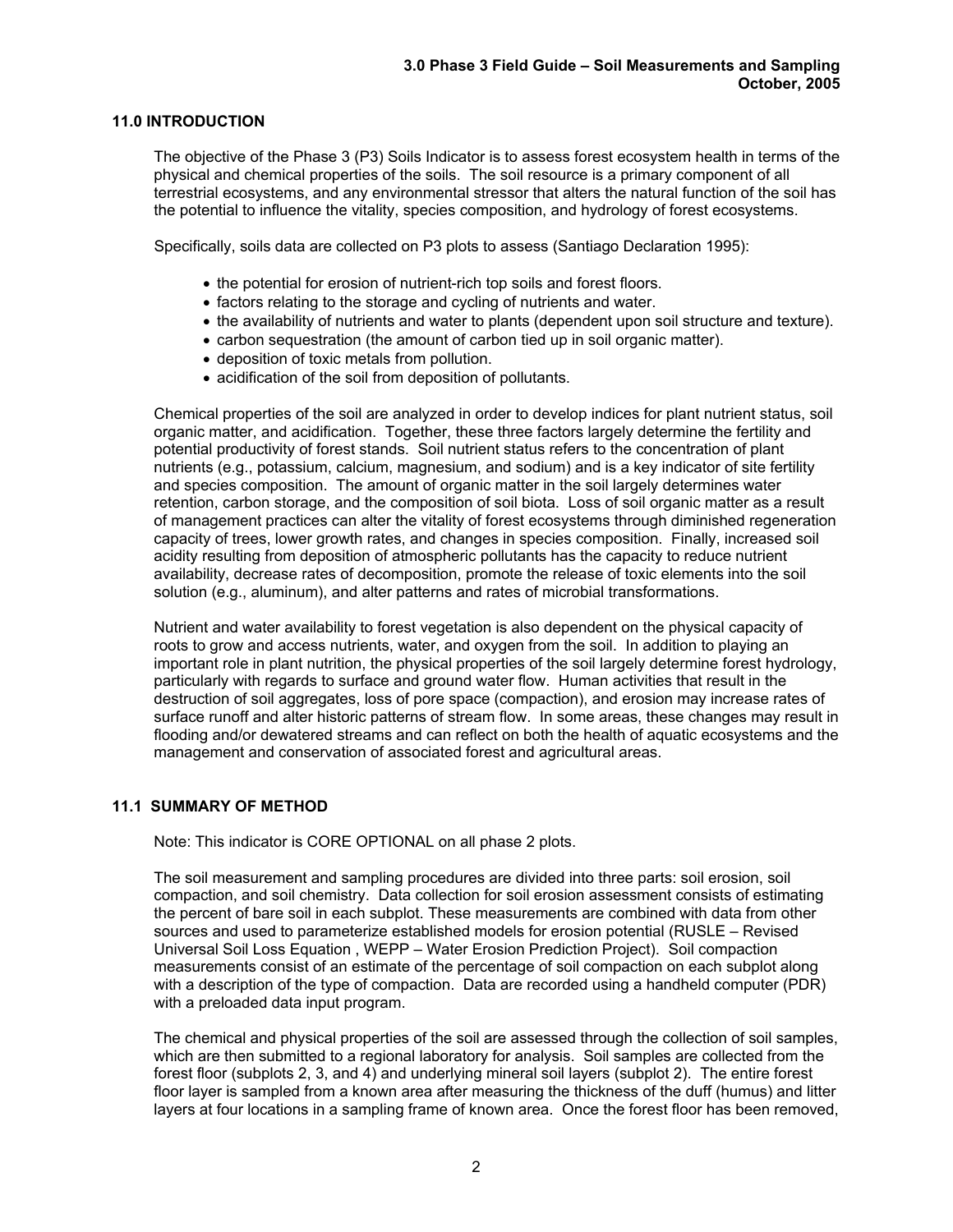mineral or organic soils are sampled volumetrically by collecting cores from two depths: 0 to 4 inches and 4 to 8 inches. The texture of each layer is estimated in the field and characterized as organic, loamy, clayey, sandy, or coarse sandy. Following soil sampling, the depth to any restrictive horizon within the top 20 inches is estimated using a soil probe. In the case of organic soils (e.g., wetland soils), samples are collected from the litter layer and the 0-4 inch and 4-8 inch organic layers.

Physical and chemical properties of the soil are determined in the laboratory. Analyses of forest floor samples include bulk density, water content, total carbon, and total nitrogen. Analyses of mineral soil samples include bulk density, water content, coarse fragment content, total organic and inorganic carbon, total nitrogen, plant available (extractable) phosphorus and sulfur, exchangeable cations (calcium, magnesium, sodium, potassium, and aluminum), pH, and trace metals such as manganese. These data are used to provide indexes of nutrient status, acidification, and carbon sequestration.

# **11.2 DEFINITIONS**

| Cryptobiotic crusts | A layer of symbiotic lichens and algae on the soil surface (common in<br>arid regions)                                                                                                                                                                                                                                                                                                                   |
|---------------------|----------------------------------------------------------------------------------------------------------------------------------------------------------------------------------------------------------------------------------------------------------------------------------------------------------------------------------------------------------------------------------------------------------|
| Duff (Humus)        | A soil layer dominated by organic material derived from the<br>decomposition of plant and animal litter and deposited on either an<br>organic or a mineral surface. This layer is distinguished from the litter<br>layer in that the original organic material has undergone sufficient<br>decomposition that the source of this material (e.g., individual plant parts)<br>can no longer be identified. |
| Forest floor        | The entire thickness of organic material overlying the mineral soil,<br>consisting of the litter and the duff (humus).                                                                                                                                                                                                                                                                                   |
| Litter              | Undecomposed or only partially decomposed organic material that can<br>be readily identified (e.g., plant leaves, twigs, etc.)                                                                                                                                                                                                                                                                           |
| Loam                | The textural class name for a soil having a moderate amount of sand, silt,<br>and clay.                                                                                                                                                                                                                                                                                                                  |
| Mineral soil        | A soil consisting predominantly of products derived from the weathering<br>of rocks (e.g., sands, silts, and clays).                                                                                                                                                                                                                                                                                     |
| Organic soil        | For the purposes of FIA, an organic soil is defined as any soil in which<br>the organic horizon is greater than 8 inches in thickness. These soils are<br>prevalent in wetland areas such as bogs and marshes and may be<br>frequently encountered in certain regions of the country (e.g., Maine,<br>northern Minnesota, coastal regions)                                                               |
| Restrictive layer   | Any soil condition which increases soil density to the extent that it may<br>limit root growth. This limitation may be physical (hard rock) or chemical<br>(acid layer) or both.                                                                                                                                                                                                                         |
| Sampling frame      | A frame used to collect forest floor samples from a known area. A bicycle<br>tire 12 inches in diameter has been selected as the national standard.                                                                                                                                                                                                                                                      |
| Soil erosion        | The wearing away of the land surface by running water, wind, ice or other<br>geological agents.                                                                                                                                                                                                                                                                                                          |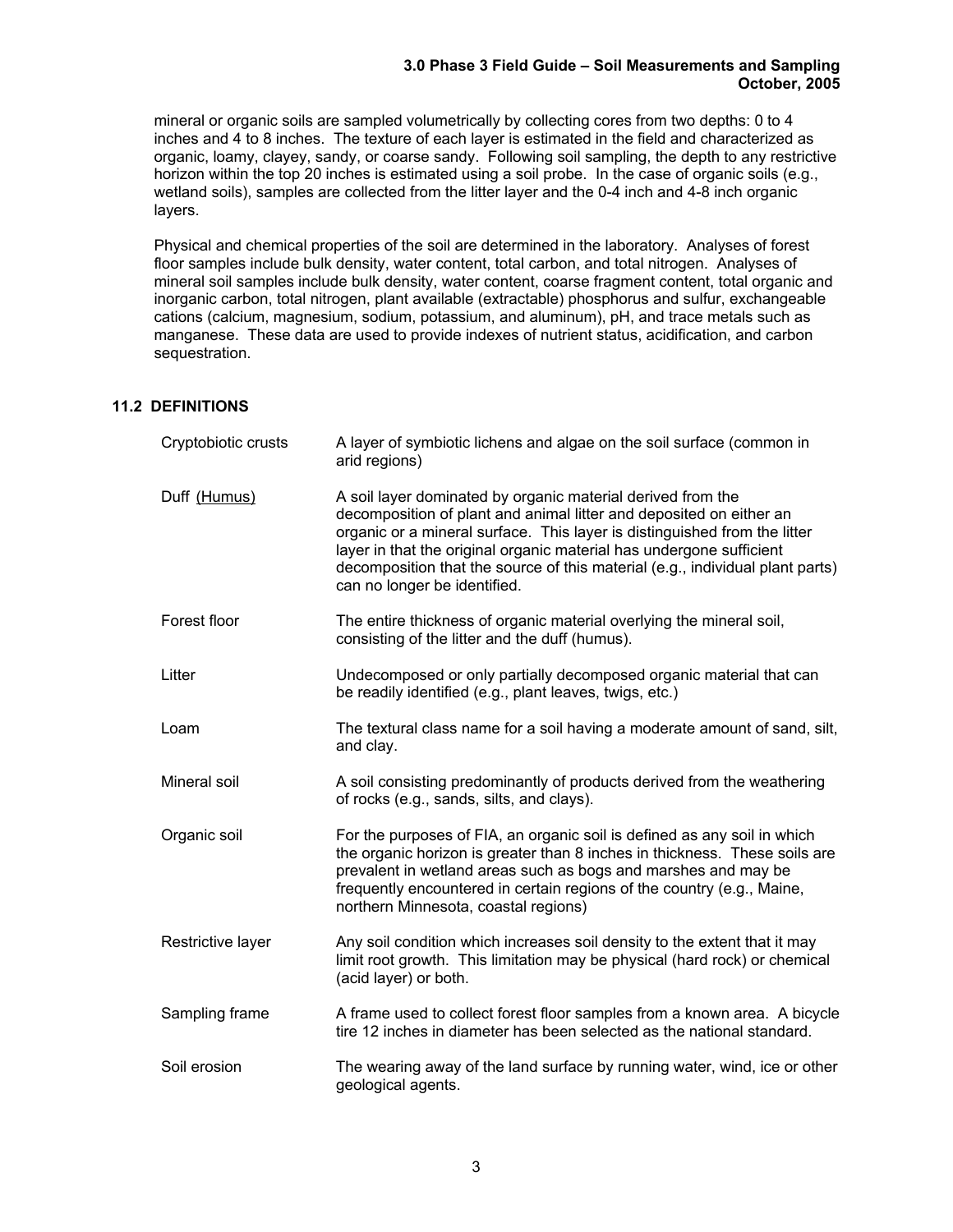Texture The relative proportion of sand, silt, and clay in a soil.

# **11.3 EQUIPMENT AND SUPPLIES**

Minimum required equipment is listed below. Field personnel may add equipment as needed to improve efficiency in some areas.

- 11.3.1 Field Gear Unique to the Soil Indicator
	- Retractable measuring tape or ruler graduated in tenths of an inch for measuring soil layer depths.
	- Frame for sampling known area of surface litter material. A small bicycle tire (16 x 2.125 in tire size with an internal diameter of 12 in) has been chosen as the standard size.
	- Impact-driven soil core (2-in diameter x 8-in depth) sampler with two 2-in diameter by 4-in long stainless steel core liners for obtaining mineral soil samples.
	- Additional bulk density sampling equipment: crescent wrench and universal slip wrench for disassembling bulk density sampler if stuck.
	- Tile probe (42 in) for measuring depth to a restrictive layer.
	- Garden trowel or hand shovel for sampling forest floor and excavating soil sample hole where soil core sampler cannot be used.
	- Small knife with sharp blade for sampling the forest floor layers.
	- Pruning shears (very useful in cutting through roots and litter).
	- Plastic water bottle for use in hand-texturing soil.
	- Small plastic tarp (1 yd x 1 yd) to use as a working surface.
	- Indelible ink markers (black thin-line) for marking sample bags.
	- Cleaning cloths or tissues.
	- Soil sample bags (9 x 12 in or quart size) for mineral soil samples.
	- Soil sample bags (10 x 18 in or gallon size) for forest floor samples.
	- Soil sample labels.

## 11.3.2 Optional Soils Equipment

- Supplemental soil sampling equipment for organic soils: Dutch auger.
- Supplemental soil sampling equipment for saturated or wetland soils: mud auger or pistontype core sampler.
- Garden gloves.
- 1-in diameter soil tube probe to take soil samples for hand-texturing or where soil core sampler cannot be used.
- 11.3.3 Required Equipment not Unique to the Soil Indicator:
	- Compass for locating sampling points.
	- Measuring tape -100 ft loggers tape for measuring distance to sampling locations.
	- Flagging for marking soil sample points.
	- Back pack for carrying sampling equipment to the field.
	- Clear plastic shipping tape to cover labels after they have been filled out.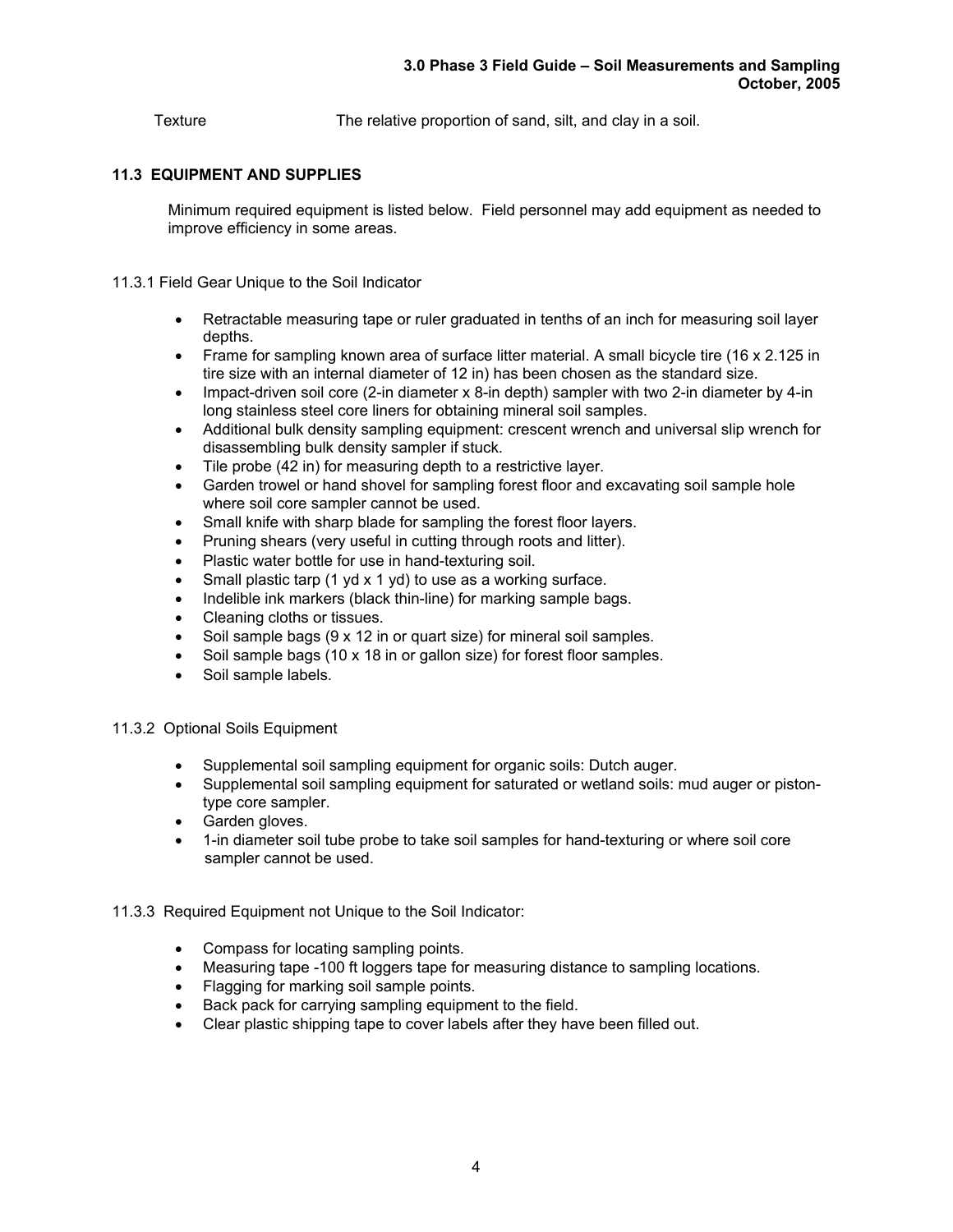# **11.4 LABORATORY ANALYSES**

Phase 3 forest floor samples are analyzed in the laboratory for:

- Bulk density.
- Water content.
- Total carbon.
- Total nitrogen.

Phase 3 mineral soil samples are analyzed for:

- Bulk density, water content, and coarse fragment [>0.08-in (>2-mm)] content.
- pH in water and in 0.01 M CaCl<sub>2</sub>.
- Total carbon.
- Total organic carbon.
- Total inorganic carbon (carbonates) (pH>7.5 soils only).
- Total nitrogen.
- Exchangeable cations (Na, K, Mg, Ca, Al, Mn).
- Extractable sulfur and trace metals.
- Extractable phosphorus (Bray 1 method for pH < 6 soils, Olsen method for pH > 6 soils).

Methods for preparing and analyzing the collected soil samples are available in a separate document.

# **11.5 QUALITY ASSURANCE (QA)**

 The QA program for the soils indicator addresses both field and laboratory measurements. For field measurements, QA protocols are the same as those used for all other Phase 3 indicators. Tolerances have been established for each of the measurements. The tolerances are used during training, certification and auditing to assist with the control of data quality. Periodic remeasurements are undertaken to establish data quality attributes such as precision, bias and comparability.

This field guide only addresses aspects of QA related to the field portion of the program. Soil laboratories have another set of guidelines for ensuring data quality and are required to enroll in a national proficiency testing program. Details of the lab QA protocol may be obtained by contacting the regional lab directors.

## 11.5.1 Training And Certification

Field crews are trained to make field measurements as well as take soil samples. After training, all field crew members are tested and certified for soil indicator measurements. Each trained crew member must demonstrate the ability to conduct soil measurements within established MQOs.

# 11.5.2 Hot Checks, Cold Checks, and Blind Checks

QA/QC for the field portion of the soil indicator consists of three parts:

 **Hot Check –** an inspection normally done as part of the training process. The inspector is present on the plot with the trainee and provides immediate feedback regarding data quality. Data errors are corrected. Hot checks can be done on training plots or production plots.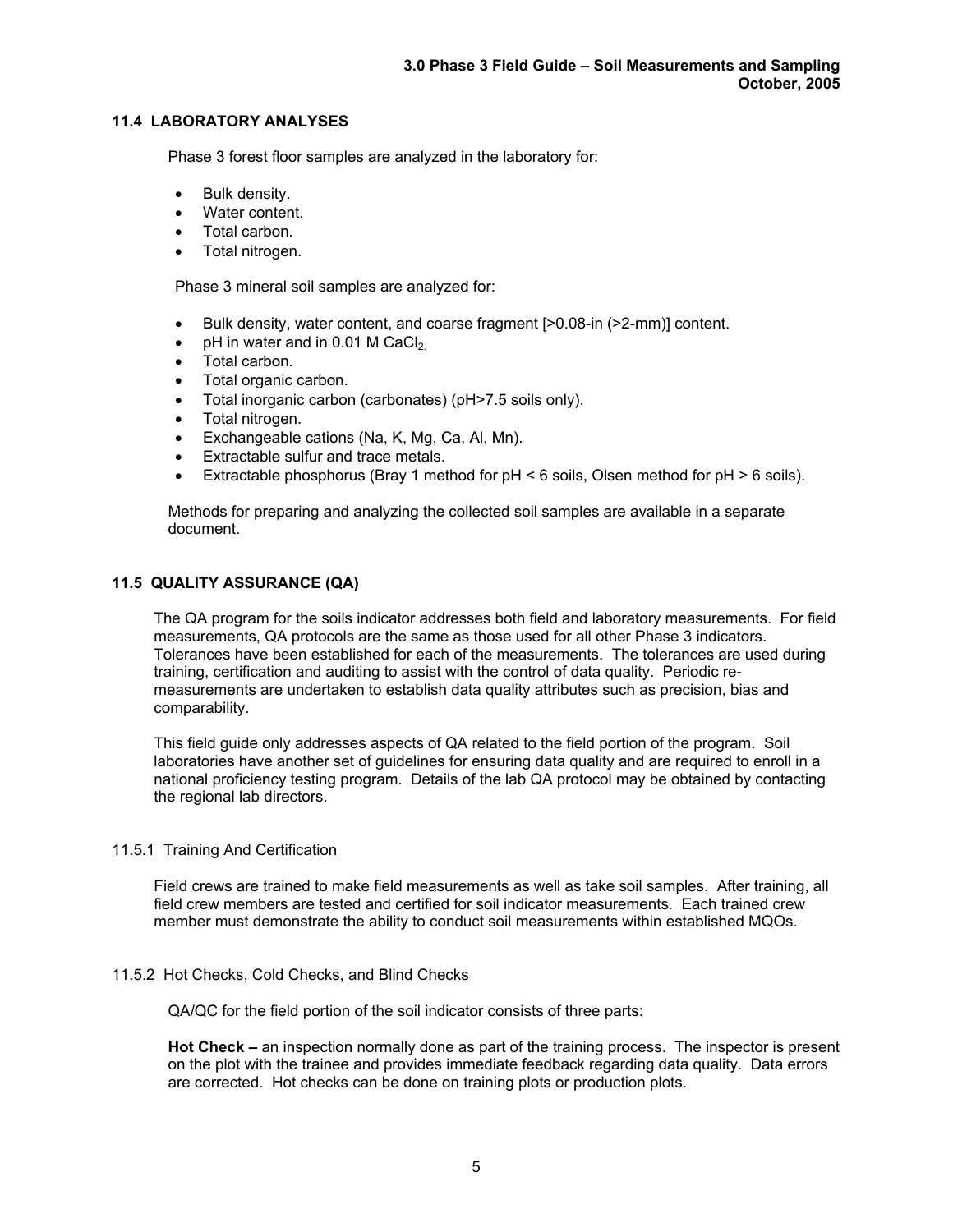**Cold Check –** an inspection done either as part of the training process, or as part of the ongoing QC program. Normally the installation crew is not present at the time of inspection. The inspector has the completed data in-hand at the time of inspection. The inspection can include the whole plot or a subset of the plot. Data errors are corrected. Discrepancies between the two sets of data may be reconciled. Cold checks are done on production plots only.

 **Blind Check** – a re-installation done by a qualified inspection crew without production crew data on hand; a full re-installation of the plot for the purpose of obtaining a measure of data quality. The two data sets are maintained separately. Discrepancies between the two sets of data are not reconciled. Blind checks are done on production plots only.

## 11.5.3 Reference Plots

Remeasurements of field observations by regional trainer crews occur on routine plots recently visited by a standard field crew (cold checks or hot checks) or on reference plots. All erosion and soil compaction remeasurements can be taken on the subplots as described in the soil measurement methods. Reference plots should be selected with areas of bare and compacted soil to allow for an evaluation of a crew's ability to make these measurements.

#### 11.5.4 Debriefing

Feedback from the field crews is critical to identifying problems with the soil indicator measurements and improving the program for subsequent field seasons. Crew members conducting soil measurements should fill out a debriefing form and submit it to the regional field coordinator prior to the end of the field season. Crew members should consider it part of their responsibility to report any problems, inconsistencies, or errors in the field guide or the method.

## **11.6 SOIL EROSION AND COMPACTION**

Erosion is defined as the wearing away of the land surface by running water, wind, or ice. Erosion is a natural process that occurs on all non-flat areas of the landscape. However, human activity (such as timber removal or road-building) can result in accelerated rates of erosion that degrade the soil and reduce the productivity of land. Extensive areas of soil erosion can have a major effect on the aquatic ecosystems associated with forests, recreational opportunities, potable water supplies and the life span of river infrastructure (e.g., dams, levees).

On average, the U. S. loses about 5 billion tons of soil annually to water and wind erosion. As this soil is removed from the landscape, it carries with it all of the nutrients and organic matter that took decades to centuries (or longer) to build up. On human time scales, fertile topsoil is not a renewable resource.

On FIA plots, soil erosion potential is estimated using published models, such as the Revised Universal Soil Loss Equation (RUSLE) and the Water Erosion Prediction Project (WEPP). These models are based on factors that represent how climate, soil, topography, and land use affect soil erosion and surface runoff. Generally, these models require the following factors for analysis: percent slope, slope length, precipitation factor, vegetation cover, and litter cover. Some of these factors are collected as part of the P2 mensuration data and other P3 indicators (percent slope and vegetation cover), one factor is obtained from outside sources (precipitation factor), and the remaining factors (% cover, which is given by 100 minus % BARE SOIL, and SOIL TEXTURE) are measured on each subplot as part of the soil indicator.

Estimates of bare soil are made on all four subplots. Soil texture is measured at the soil sampling site adjacent to subplot 2 during the collection of mineral and organic soil samples.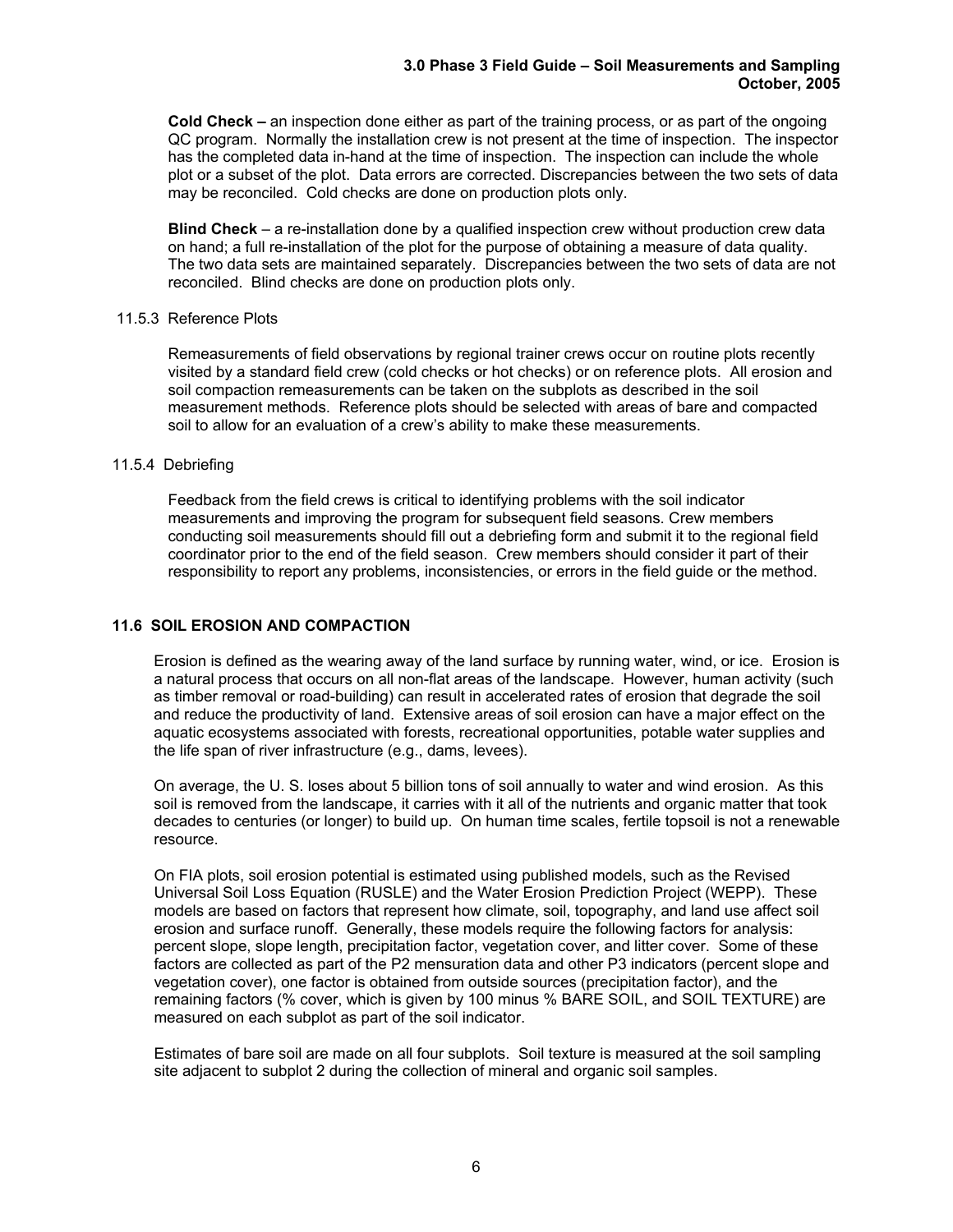Compaction refers to a reduction in soil pore space and can be caused by heavy equipment or by repeated passes of light equipment that compress the soil and break down soil aggregates. This compression increases the bulk density and reduces the ability of air and water to move through the soil. These conditions also make it more difficult for plant roots to penetrate the soil and obtain necessary nutrients, oxygen, and water.

In general, compaction tends to be a greater problem on moist soils and on fine-textured soils (clays). These effects can persist for long periods of time and may result in stunted tree growth.

Information about compaction is collected on all subplots that are in a forested condition. Compaction data collected as part of the soil indicator include an estimate of the percent of each subplot affected by compaction and the type(s) of compaction present.

## 11.6.1 PERCENT COVER OF BARE SOIL

Record a two-digit code indicating the percentage of the subplot that is covered by bare soil (mineral or organic). Fine gravel [0.08-0.20 inch (2-5 mm)] should be considered part of the bare soil. However, do not include large rocks protruding through the soil (e.g., bedrock outcrops) in this category because these are not erodible surfaces. For the purposes of the soil indicator, cryptobiotic crusts are not considered bare soil.

If the subplot includes non-forested areas, multiply the % COVER OF BARE SOIL in the forested part of the subplot by the % of the subplot that is in forested area. For example, if 50% of the subplot is forested and the % COVER OF BARE SOIL of the forested part is 30%, then the % COVER OF BARE SOIL for the entire subplot is 15 %.

 When Collected: When any portion of the subplot contains at least one accessible forested condition class

 Field Width: 2 digits Tolerance: +/- 10% MQO: 75% of the time Values:

| 00 Absent    | 35 31-35% | 75 71-75%  |
|--------------|-----------|------------|
| 01 Trace     | 40 36-40% | 80 76-80%  |
| 05 1 to 5%   | 45 41-45% | 85 81-85%  |
| $106 - 10\%$ | 50 46-50% | 90 86-90%  |
| 15 11-15%    | 55 51-55% | 95 91-95%  |
| 20 16-20%    | 60 56-60% | 99 96-100% |
| 25 21-25%    | 65 61-65% |            |
| 30 26-30%    | 70 66-70% |            |

## 11.6.2 PERCENT COMPACTED AREA ON THE SUBPLOT

Record a two-digit code indicating the percentage of the subplot that exhibits evidence of compaction. Soil compaction is assessed relative to the conditions of adjacent undisturbed soil. Do not include improved roads in your evaluation.

 When Collected: When any portion of the subplot contains at least one accessible forested condition class Field Width: 2 digits Tolerance: +/- 15% MQO: 75% of the time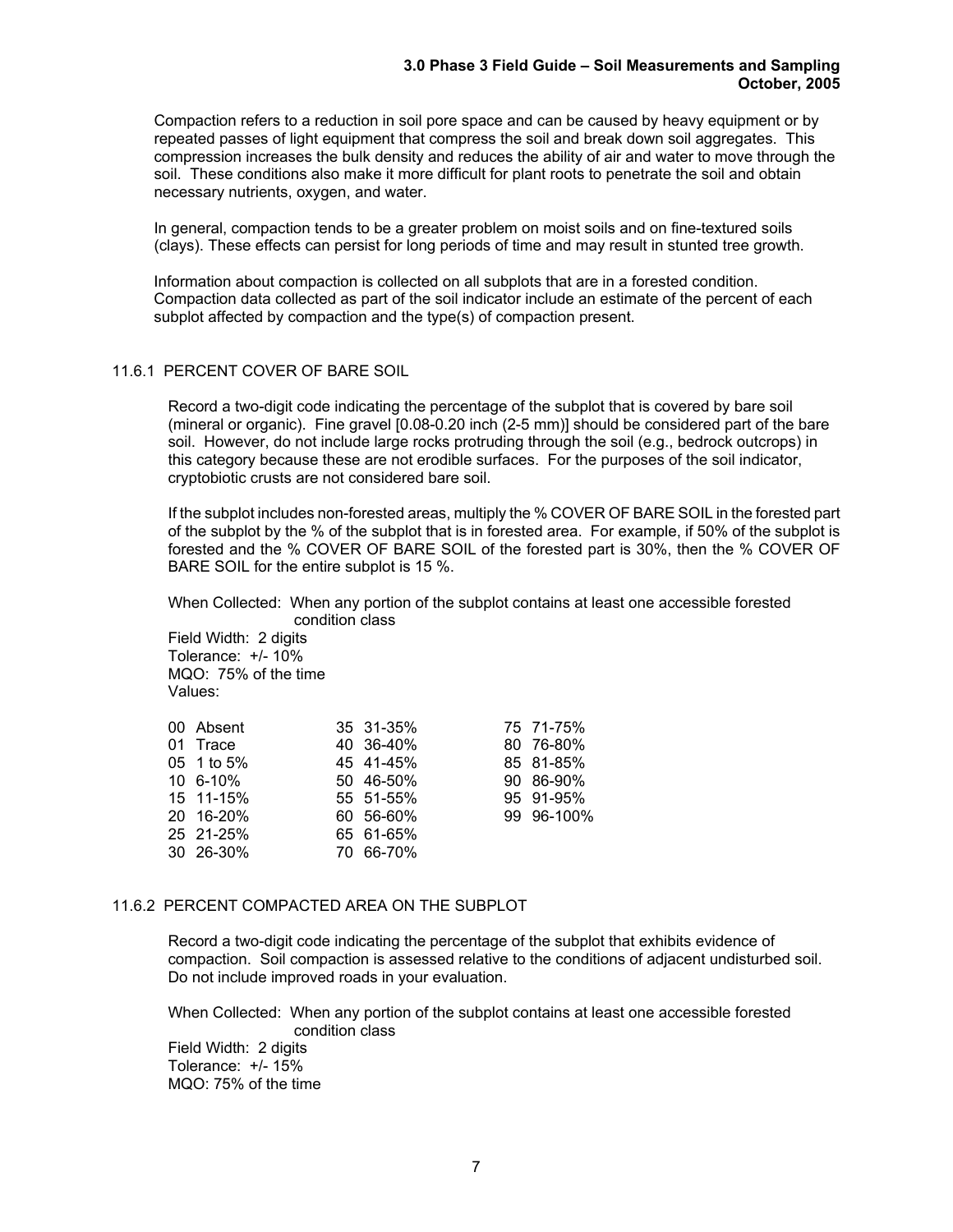Values:

| 00 Absent  | 35 31-35% | 75 71-75%  |
|------------|-----------|------------|
| 01 Trace   | 40 36-40% | 80 76-80%  |
| 05 1 to 5% | 45 41-45% | 85 81-85%  |
| 10 6-10%   | 50 46-50% | 90 86-90%  |
| 15 11-15%  | 55 51-55% | 95 91-95%  |
| 20 16-20%  | 60 56-60% | 99 96-100% |
| 25 21-25%  | 65 61-65% |            |
| 30 26-30%  | 70 66-70% |            |

# 11.6.3 TYPE OF COMPACTION - RUTTED TRAIL

 Type of compaction is a rutted trail. Ruts must be at least 2 inches deep into mineral soil or 6 inches deep from the undisturbed forest litter surface. Record a "1" if this type of compaction is present; record a "0" if it is not present.

 When Collected: When PERCENT COMPACTED AREA ON THE SUBPLOT > 00 Field Width: 1 digit Tolerance: No errors MQO: 75% of the time Values:

> 1 Present 0 Not present

## 11.6.4 TYPE OF COMPACTION – COMPACTED TRAIL

 Type of compaction is a compacted trail (usually the result of many passes of heavy machinery, vehicles, or large animals). Record a "1" if this type of compaction is present; record a "0" if it is not present.

 When Collected: When PERCENT COMPACTED AREA ON THE SUBPLOT > 00 Field Width: 1 digit Tolerance: No errors MQO: 75% of the time Values:

- 1 Present
- 0 Not present

# 11.6.5 TYPE OF COMPACTION – COMPACTED AREA

 Type of compaction is a compacted area. Examples include the junction areas of skid trails, landing areas, work areas, animal bedding areas, heavily grazed areas, etc. Record a "1" if this type of compaction is present; record a "0" if it is not present.

 When Collected: When PERCENT COMPACTED AREA ON THE SUBPLOT > 00 Field Width: 1 digit Tolerance: No errors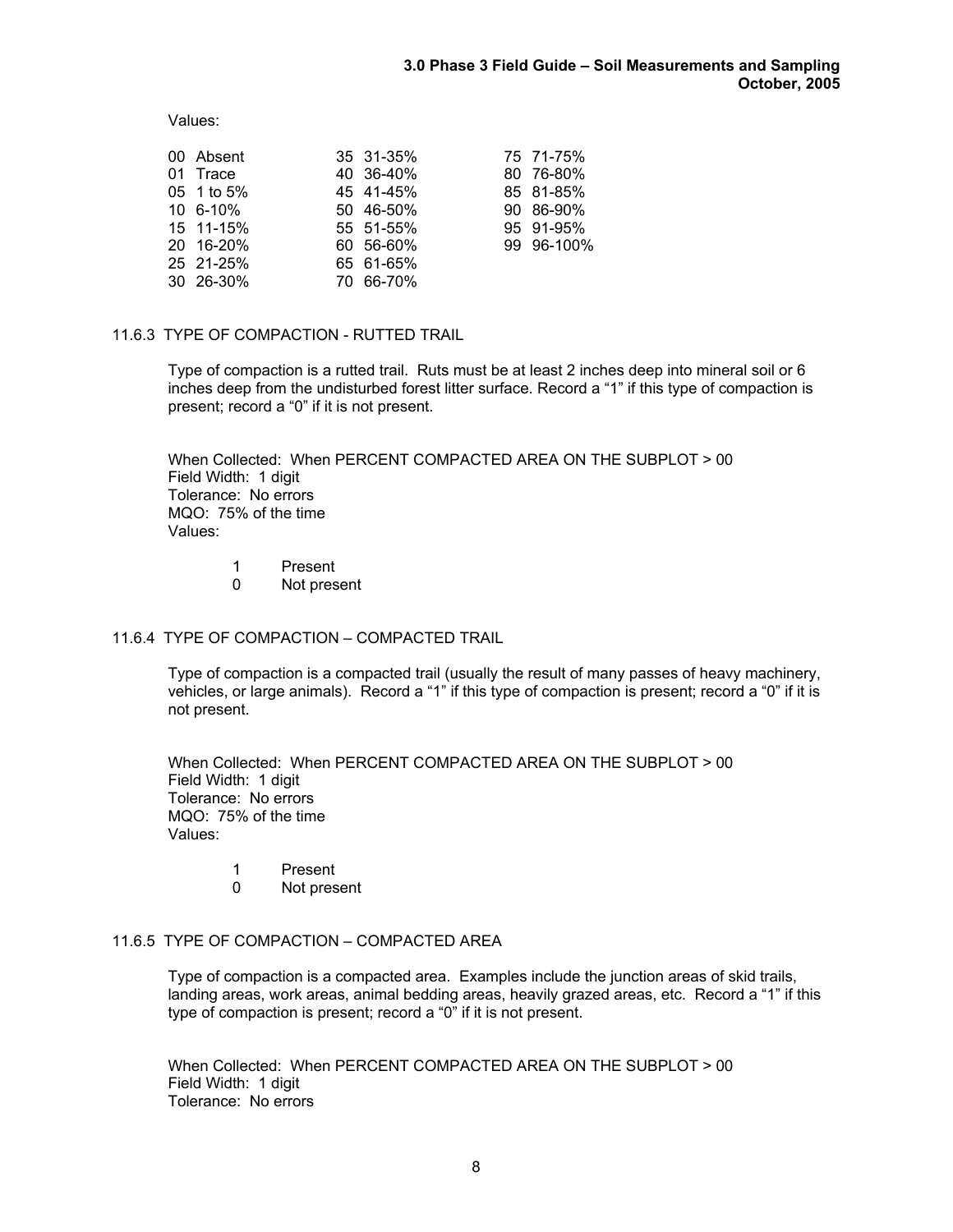MQO: 75% of the time Values:

- 1 Present<br>0 Not pres
- Not present

# 11.6.6 TYPE OF COMPACTION – OTHER

 Type of compaction is some other form. Record a "1" if this type of compaction is present; record a "0" if it is not present. (An explanation must be entered in the plot notes).

 When Collected: When PERCENT COMPACTED AREA ON THE SUBPLOT > 00 Field Width: 1 digit Tolerance: No errors MQO: 75% of the time Values:

- 1 Present
- 0 Not present

# **11.7 SOIL SAMPLE COLLECTION**

The chemical and physical properties of the soil are assessed through the collection of soil samples, which are then submitted to a regional laboratory for analysis. Soil samples are collected from the forest floor (subplots 2, 3, and 4) and underlying mineral soil layers (subplot 2). The entire forest floor layer is sampled from a known area after measuring the thickness at the north, south, east, and west edges of a sampling frame of known area. Once the forest floor has been removed, mineral and organic soils are sampled volumetrically by collecting cores from two depths: 0 to 4 inches and 4 to 8 inches. The texture of each layer is estimated in the field and characterized as organic, loamy, clayey, sandy, or coarse sandy. Following soil sampling, the depth to any restrictive horizon within the top 20 inches is estimated using a soil probe. In the case of organic soils, samples are collected from the litter layer and the 0 to 4 inch and 4 to 8 inch organic layers.

 Soil samples are collected within the annular plot along soil sampling lines adjacent to subplots 2, 3, and 4 (Figure 11-1). During the first visit to a plot for soil sampling, soil samples will be collected at the point denoted as Soil Visit #1. On subsequent visits to a plot, soil sampling sites visit #2 or larger will be sampled. The soil sampling sites are spaced at 10-foot intervals alternating on opposite sides of soil sampling site number 1.

The initial sampling points (Soil Visit #1) are located:

- Subplot 2 soil measurement site: 30 feet due south  $(180^\circ)$  from the center of subplot 2.
- Subplot 3 soil measurement site: 30 feet northwest  $(300^{\circ})$  from the center of subplot 3.
- Subplot 4 soil measurement site: 30 feet northeast  $(60^{\circ})$  from the center of subplot 4.

If the soil cannot be sampled at the designated sampling point due to trampling or an obstruction (e.g., boulder, tree, standing water), the sampling point may be relocated to any location within a radius of 5 feet.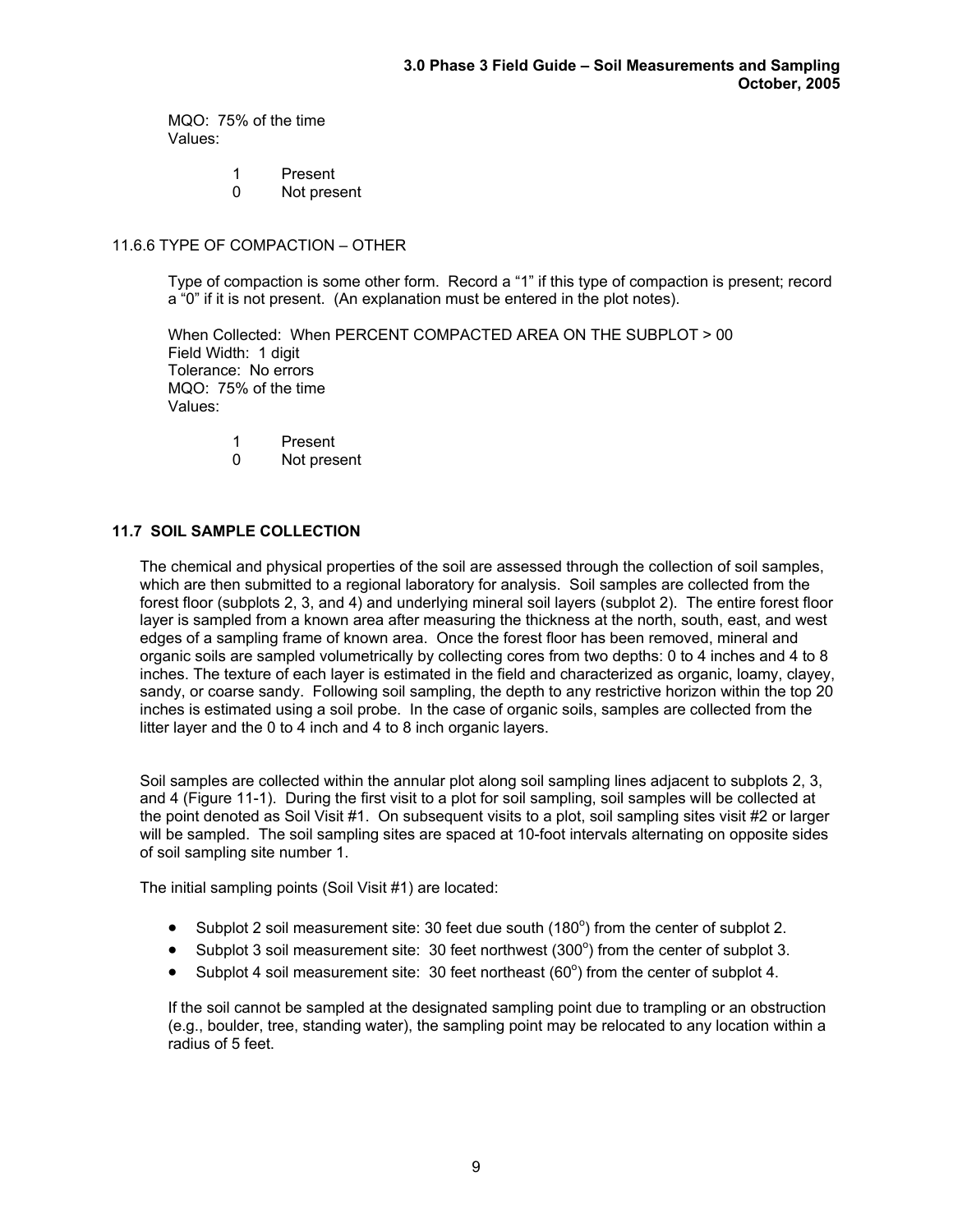

Figure 11-1. Location of soil sampling sites

# 11.7.1 Forest Floor

Forest floor samples are collected from soil sampling sites adjacent to subplots 2, 3, and 4. Samples are collected if, and only if, the soil sampling sites are forested. The forest floor is sampled as a complete unit using a sampling frame (Figure 11-2).

- 1. Place the sampling frame over the sampling point taking care not to compact the litter layer. Locate the points due north, due east, due south and due west on the inside of the soil sampling frame and mark these with small vinyl stake flags. Carefully remove the sampling frame.
- 2. Measure the thickness of the entire forest floor to the nearest 0.1 inch at the four flagged locations. At each sampling point, also measure the thickness of the litter layer.

In some soils, telling the difference between the bottom of the forest floor and the top of an organic-rich mineral horizon can be difficult. If uncertain:

- Look for evidence of plant parts (e.g., leaves, needles). If you can see them decomposing in place, you're still in the forest floor.
- Rub the soil between your finger. Does it crumble (organic forest floor) or feel more like modeling clay (try pinching into a ribbon).
- Look for shiny flecks of mica or quartz (won't help in all soils).
- Look for a subtle change in color. Organic horizons tend to be black; a mineral horizon will tend to be more brownish.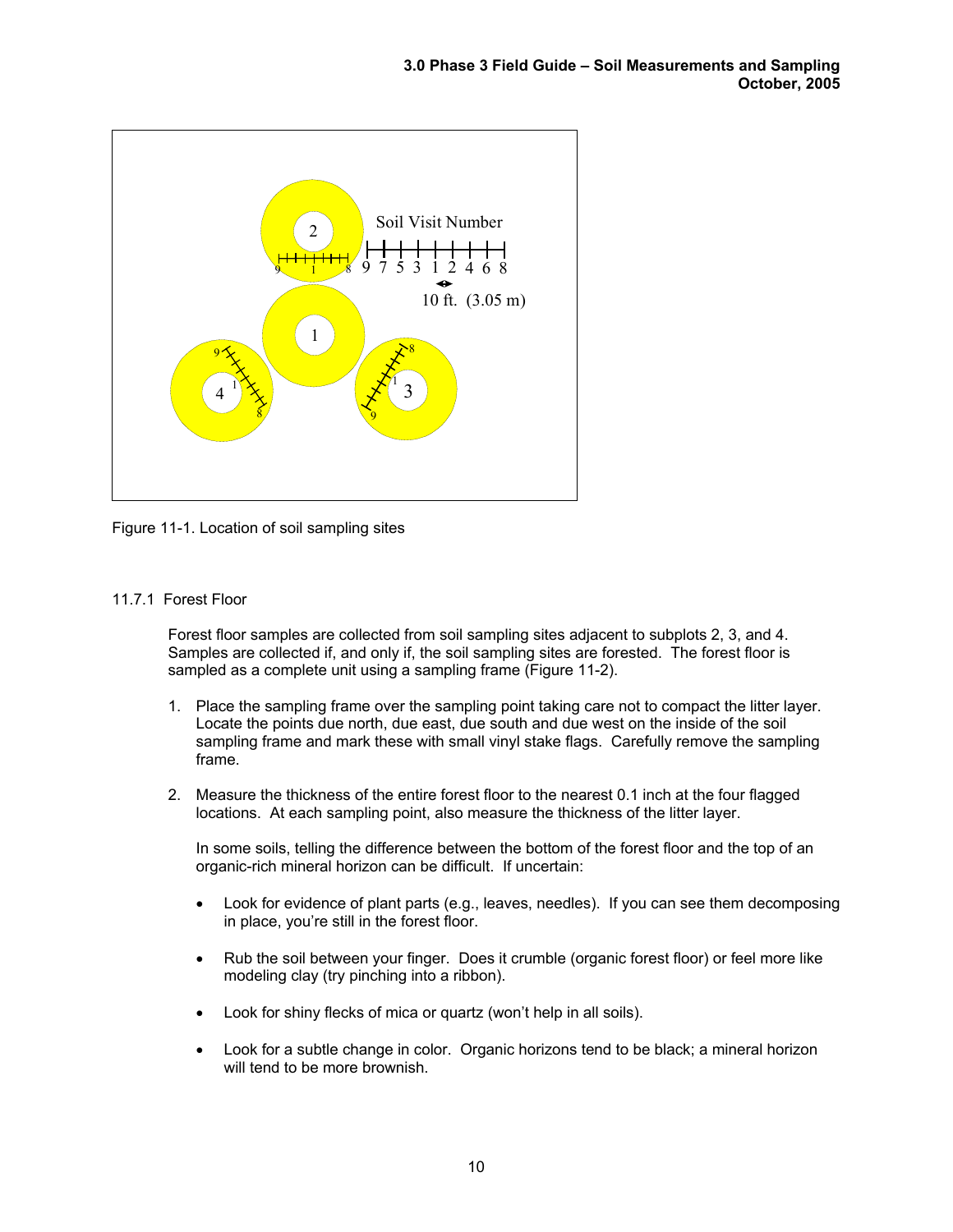- Wet a sample of the material and press it between your fingers. Note the color of the liquid that runs out. The blacker the color, the higher the organic content.
- Check for a change in density (mineral soils are denser).
- 3. Replace the soil sampling frame. Using a pair of clippers, carefully remove all live vegetation from the sample area. Living mosses should be clipped at the base of the green, photosynthetic material.
- 4. Using a sharp knife or a pair of clippers, carefully cut through the forest floor along the inner surface of the frame to separate it from the surrounding soil.
- 5. Using inward scooping motions, carefully remove the entire volume of the forest floor from within the confines of the sampling frame. Discard all woody debris (including pine cones, large pieces of bark, and decomposed wood) above 0.25 inches in diameter (approximately the diameter of a pencil). Discard any rocks or pebbles collected with the forest floor material.
- 6. Working over the tarp, place the entire forest floor layer sample into a pre-labeled gallon sample bag. In some areas more than one bag might be required to hold the sample. If so, label the bags with identical information, then add "1 of 2" and "2 of 2" respectively.



Figure 11-2. Cross-sectional views of sampling sites (top view and side view).

11.7.2 Assembly and Operation of Impact Driven Soil Corer (Bulk Density Sampler)

The impact driven core sampler (Figure 11-3) is used to collect a known volume of soil with a minimum of compaction and disturbance. The weight of this core is then used to determine bulk density (the mass of soil per unit volume), an important physical property of the soil. Although we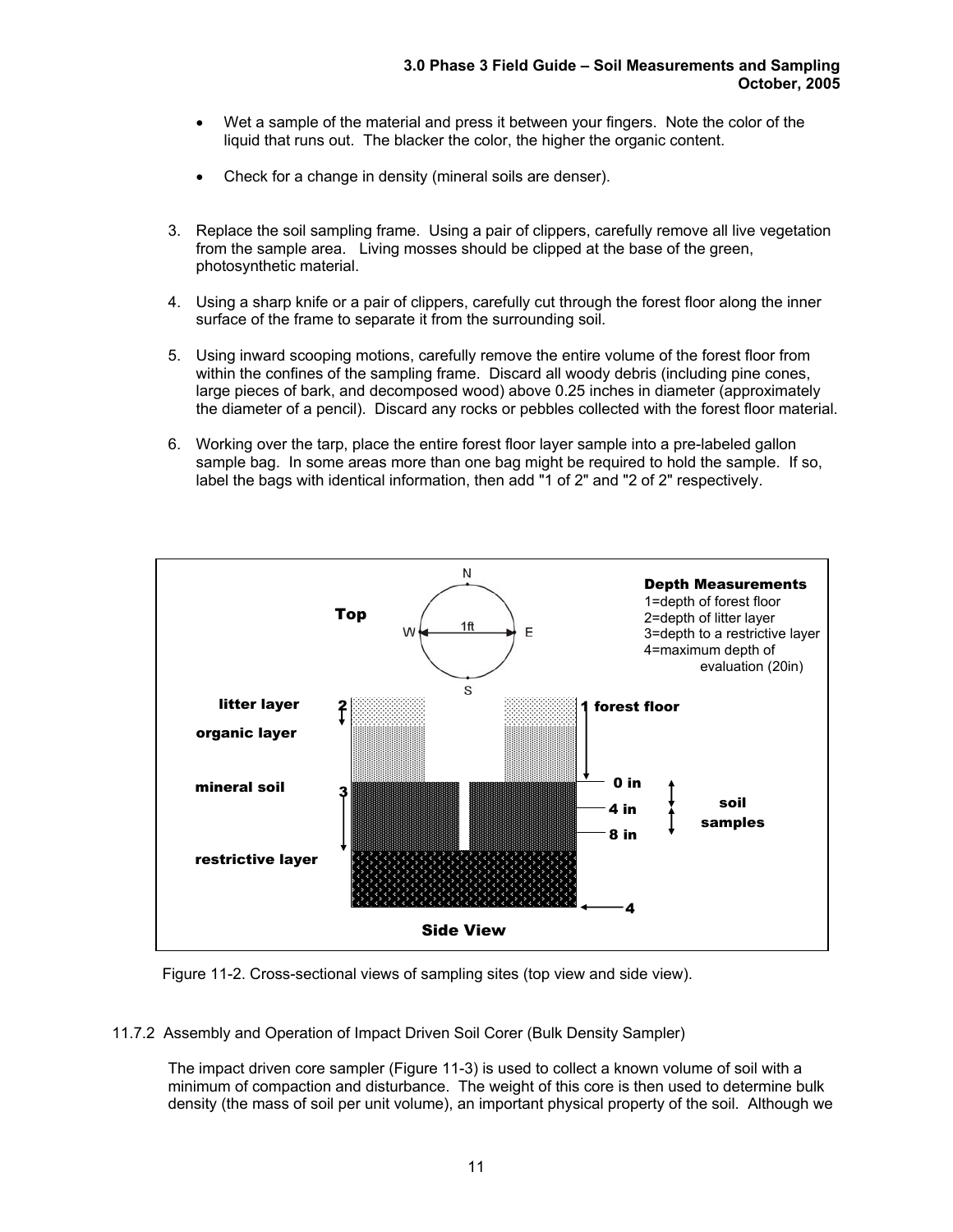#### **3.0 Phase 3 Field Guide – Soil Measurements and Sampling October, 2005**

usually think about the soil in terms of the mineral fraction, soils are actually a matrix of solids (mineral and organic), water, and air. The ratio between these fractions (pore space) determines the capacity of the soil to provide nutrients, air, and water to plant roots. In addition, bulk density is used to convert the chemical concentrations obtained in the lab to a volumetric basis, which is more meaningful in terms of plant nutrition.



Figure 11-3. Diagram of Impact Driven Soil Corer

# Assembly

- Thread the top cap of the soil coring head onto the slide hammer attachment and tighten. This connection must be tight; if not, this connection may be sheared off during use.
- Insert two 2-in diameter x 4-in long stainless steel soil core liners into the soil coring head. It may be helpful to number the core liners with an indelible marker in order to tell them apart after the sample has been collected.
- Thread the soil coring head onto the top cap and slide hammer attachment until the top rim of the coring head just contacts the top cap. Make sure that the vent hole in the top cap is kept open, so that air displaced while the coring head is driven into the soil can escape from inside the coring head.

# **Maintenance**

- Take care to clean and dry the inside and outside of the soil coring head after each sample. Moisture can cause rust build-up on the inside of the core head and make it difficult to insert and remove the liners.
- Use a brush and rag to clean both the inside and outside of the core liners as well. Grit on the outside of the liner can cause damage to the inside of the coring head and make it difficult to collect samples.
- Never twist, pull, or put pressure on the core sampler while the hammer attachment is extended. This can cause the attachment to break or bend.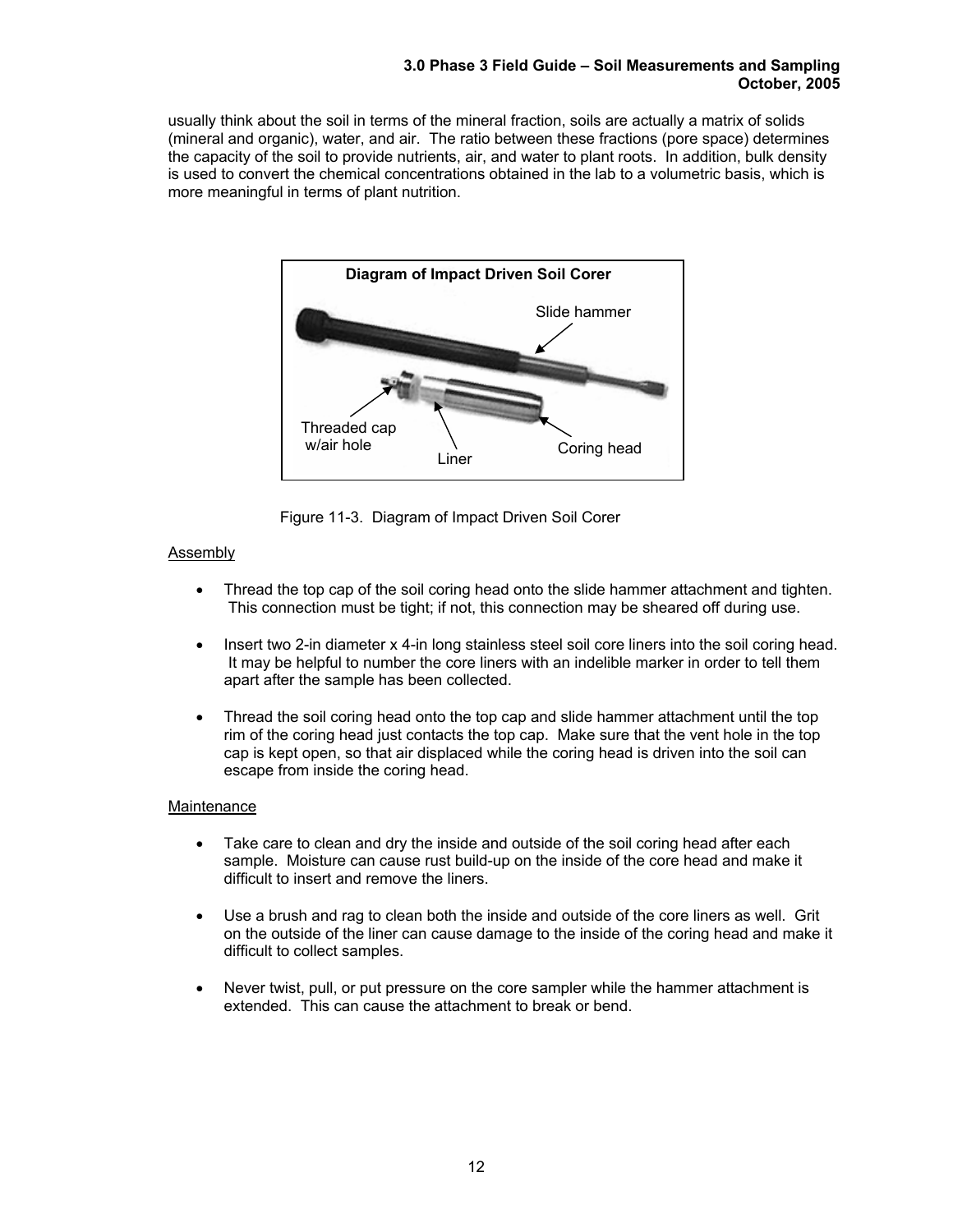# 11.7.3 Mineral Soil

Two mineral soil samples 0-4 inch and 4-8 inch are collected from the soil sampling site adjacent to **subplot 2 only**, and are collected if, and only if, the soil sampling site is forested (Figure 11-2).

- 1. Mineral soil samples are collected from within the area of the sampling frame after the forest floor has been removed.
- 2. Place the core sampler in a vertical position and drive the sampler into the soil until the top of the coring head is about 1 inch above the mineral soil surface. At this point, the soil should be even with the top of the liner.
- 3. With the handle of the slide hammer down, rotate the sampler in a circular motion. This motion breaks the soil loose at the bottom of the sampler and makes it easier to remove the core. Do not extend the sliding part of the slide hammer upwards to gain additional leverage as this may bend the attachment. Remove the core sampler from the ground by pulling the slide hammer upwards in a smooth vertical motion.
- 4. If a complete and intact core has been collected, unscrew the coring head from the top cap and carefully slide the core liners onto the tarp (see section 11.5. for techniques used in handling problem soils). If necessary, use the crescent and slip wrenches to separate the parts. Trim the top and bottom of the core even with the liner rims. Take care to avoid any loss of soil from the cores; if any material spills, you must resample.
- 5. Using a knife, slice through the soil core at the interface between the two liners (the 4-inch depth). Remove the soil from the 0-4 inch stainless steel liner and place it into a pre-labeled soil sample bag. Repeat for the 4-8 inch core. Be sure to place all of the material in the liner (including coarse fragments, roots, soil, etc.) into the sample bags.
- 6. For each plot, you should have a maximum of five samples:
	- Three labeled gallon bags containing the forest floor samples from the sampling sites adjacent to subplots 2, 3, and 4. Additional bags may be needed for deep soils.
	- One labeled quart bag containing the 0 4 inch mineral soil sample from the soil sampling site adjacent to subplot 2.
	- One labeled quart bag containing the 4 8 inch mineral soil sample from the soil sampling site adjacent to subplot 2.
- 7. Clean all soil sampling equipment thoroughly before sampling soil at the next plot.

## 11.7.4 Regulations Governing Sample Collection (National Historic Preservation Act)

The National Historic Preservation Act of 1966 (as amended) provides for the protection of historical and cultural artifacts. Due to the random placement of the Phase 3 monitoring design, a possibility exists that a Phase 3 plot may be located on a site of prehistoric or historical significance.

If cultural artifacts are encountered on a Phase 3 plot, do **not** take soil samples. Code the site as not sampled on the PDR and record a plot note explaining why soil samples were not taken.

If needed, archeologists or cultural resource specialists in these land management agencies will assist in obtaining permission to sample. Assistance is also available from State Historic Preservation Programs for state and private lands.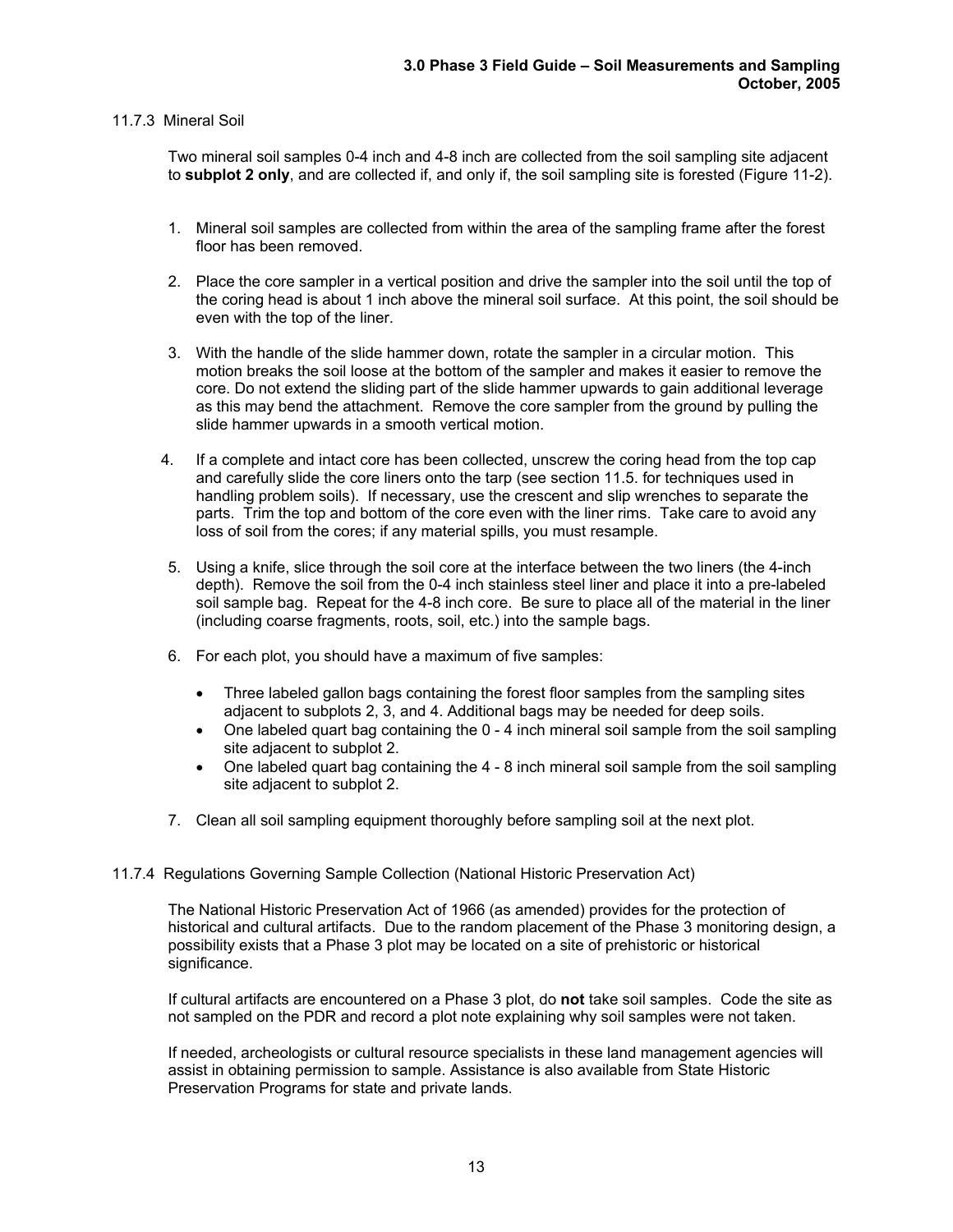## 11.7.5 Alternate Sampling Methods for "Problem" Soils

In some cases, the soil coring procedure outlined above will not work. For example, in saturated organic soils, use of the core sampler may cause significant compaction of the sample. Very sandy soils or dry soils may tend to fall out of the liners, while in soils with a high rock content or a shallow depth to bedrock, it may not be possible to drive the core sampler into the ground. Approaches to handling these specific problems are addressed in section 11.7.6.

In general, make at least three attempts to collect a sample using the core sampler. If these attempts are unsuccessful, then use one of the following techniques to collect a sample.

- 1. Excavation method (hand shovel) Dig a shallow hole whose width is at least 1.5 times the length of your knife. Starting at the top of the mineral soil, measure down 8 inches. Make a mark on the side of the hole at 4 and 8 inches. Use your hand shovel to collect material from the 0-4 and 4-8 inch depth increments. Collect a sufficient volume of soil from the sides of the hole at each depth increment to approximately equal the volume of a soil core liner and place each depth increment sample in separate soil sample bags. Be sure to collect material from throughout the entire depth increment to avoid biasing the sample.
- 2. Tube probe Remove the forest floor from an area and use the tube probe to collect samples from the 0-4 inch depth at a number of locations. Composite these samples until you have a sample volume approximately equal to that of the soil core liner. Repeat the sub-sampling and compositing for the 4-8 inch layer by returning to the points sampled previously and pushing the tube probe into the soil an additional 4 inches.
- 3. Dutch auger Dutch augers can be very useful in wetland or saturated soils. In an area where the forest floor has been removed, drill into the soil with the auger and use a tape measure to help you collect material from the 0-4 and 4-8 inch depth increments.

For all of these methods, make sure to collect approximately the same amount of soil material [< 0.08 inch (< 2 mm)] that would have been needed to fill the core liner. Completion of the laboratory analyses requires at least 5 ounces (150 g) of mineral soil.

In soils with a large number of small rocks and pebbles, this means that you will need to collect a larger amount of sample so that the lab will have enough material to analyze once the rocks have been removed. In these soils, collect enough material to fill two core liners.

Be certain to circle "Other" on the label under sampler type.

#### 11.7.6 Commonly Encountered Problems

It may not always be possible to obtain soil core samples using the soil core sampler. The following section provides some suggestions on how to overcome these problems.

*1. Rocky soils* 

In soils containing a high percentage of rocks, it may not be possible to drive the core sampler in to the required depth of 8 inches. If this occurs, remove any soil within the sampler, test for the presence of an obstruction using a plot stake pin or the tile probe, and make a second attempt either within the area where the forest floor has been removed or within the available soil sampling area (within a 5-foot radius of the original soil sampling location). Make a maximum of five attempts. If a complete sample from the 0-4 inch depth can be obtained, collect that sample. Otherwise, use the excavation or soil tube probe approaches outlined above (Section 11.7.5).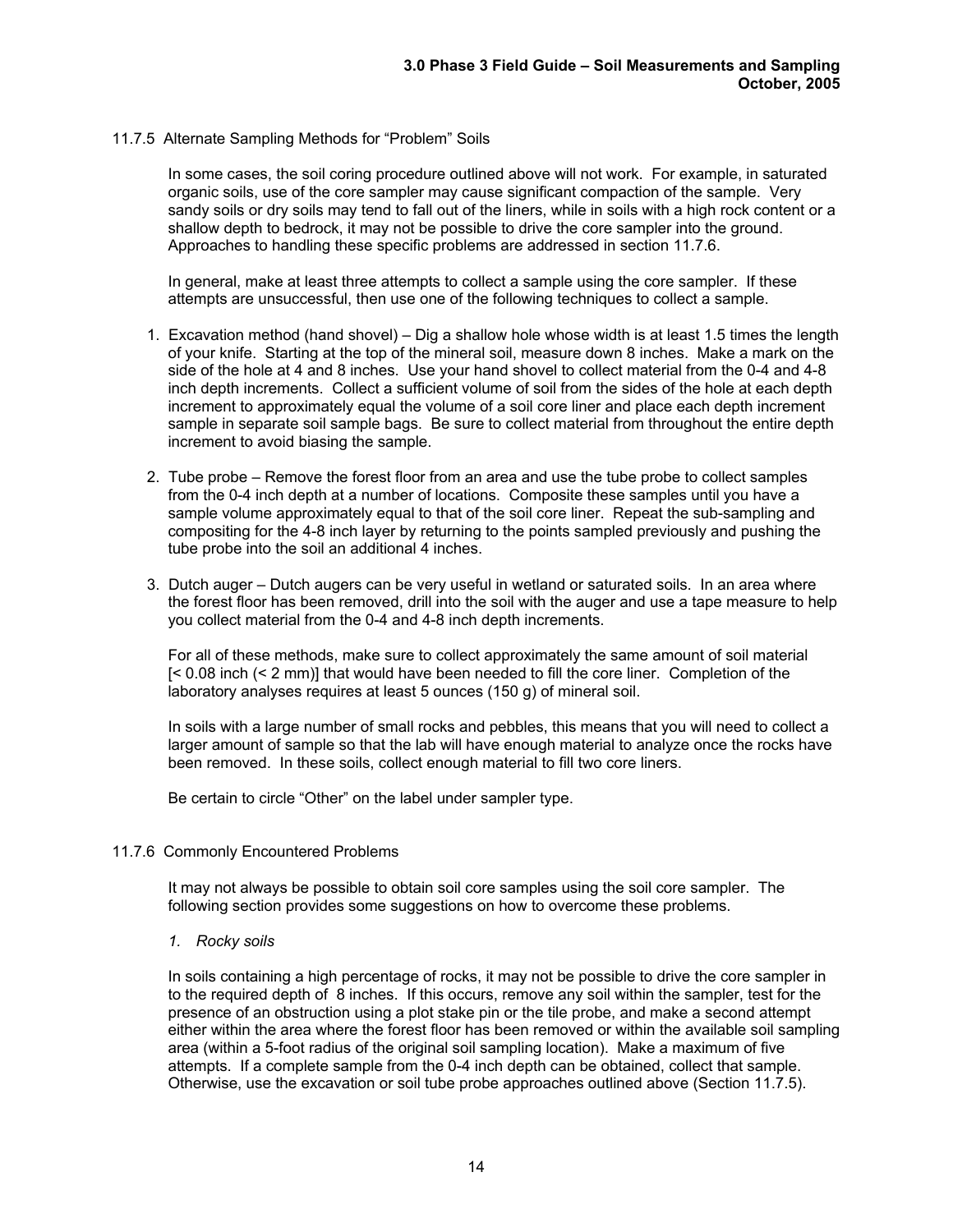# *2. Very sandy soils (or very dry soils) – sample falls out of the core*

If the soil will not stay in the core liner, use the shovel to dig around the soil coring head while it is still in place. Tilt the soil corer to one side and insert the blade of the shovel underneath the base of the core. Use the base of the shovel to hold the sample in place as you remove the corer from the soil. Depending on the soil type, this technique may require some practice and/or the use of a partner.

## *3. Saturated or wetland soils.*

Attempt to collect a sample using the soil corer. If this is not possible, or if compaction occurs, use one of the three alternate methods outlined in Section 11.7.5.

# 4. *Buried Soils*

 In areas located adjacent to rivers or other bodies of water, sediment transport and periodic flooding may result in the formation of buried soils. Buried soils may be identified by alternating layers of mineral soil and forest floor material. To confirm the presence of a buried soil, excavate a small hole near the soil sampling site with a shovel and look for the presence of forest floor and litter materials buried between layers of mineral soil.

Collect only the litter and organic matter currently on the soil surface as a forest floor sample following the standard protocol. Attempt to collect 0-4 and 4-8 inch samples using the bulk density corer. If this is not possible, or if the cores do not fill completely, collect a sample using a shovel following the excavation method outlined in 11.7.5. Place a star on the upper right corner of the sampling label, circle "Other" for sampler type, and make a clear note on the shipping form to indicate that this sample represents a buried soil.

## *5. Other situations in which a complete 8 inch core cannot be collected*

If a complete core cannot be obtained in one sample, but is cohesive enough to collect a second sample from the same hole, try the following. Collect a partial sample and measure the length of the collected core. Reinsert the sampler and drive it into the soil to an additional depth close to the length of the collected core. Remove the new core from the sampler. When placed together, the two cores should exceed 8 inches in length. With a knife, cut the cores at the 4-inch and 8 inch lengths. Replace the additional soil into the soil hole.

In some soil types, the 0-4 inch core may not fill completely, although the 4-8 inch core appears to be full. In this instance, attempt to collect a second core by driving the core deeper into the soil. In terms of the soil chemistry, it is better to *slightly* overcompact the sample than to under fill the core. Make three attempts to completely fill the core, driving the corer deeper each time. If you are still unable to obtain a complete 0-4 inch core, collect the 0-4 inch sample and mark "Other" under sampler type. An under filled core cannot be used a bulk density sample. If the 4-8 inch sample is full, it should be collected as a bulk density sample (mark "Bulk Density" under sampler type)

# 11.7.7 Organic soils

These soils are prevalent in certain regions of the country (e.g., Maine, northern Minnesota, coastal regions) and proper sampling requires modification of the above procedures.

• Due to the large thickness of the underlying organic soil, sampling is restricted to the litter layer. Measure the entire thickness of the forest floor to a maximum depth of 20 inches. However, only collect a sample of the litter layer (see section 11.7.1).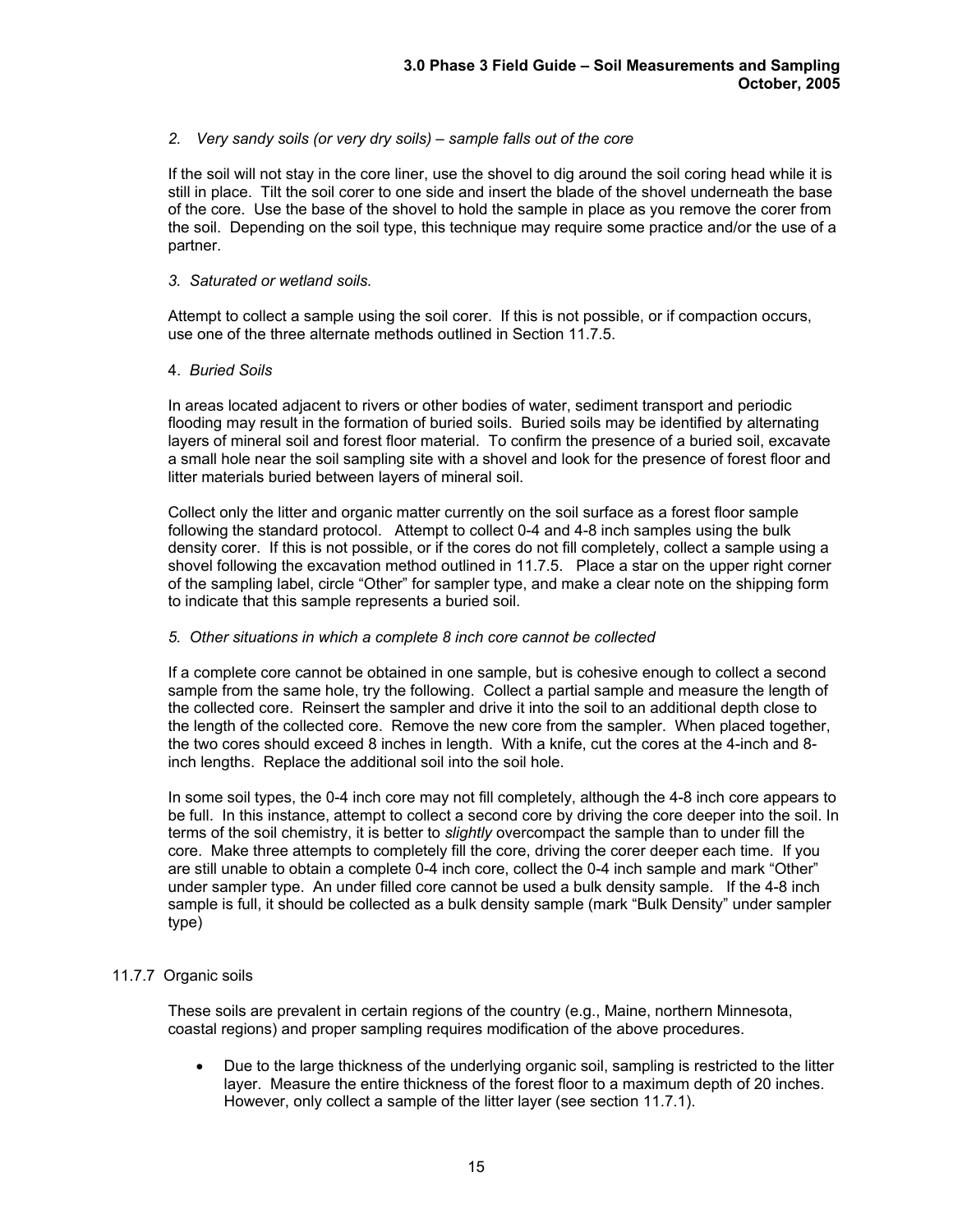• Attempt to collect a soil sample using the impact driven corer. In many cases, this will not be possible without severe compaction of the sample. If compaction occurs, or if you have difficulty in obtaining a complete core, samples may be collected at the 0 - 4 inch and 4 - 8 inch depth increments using a Dutch auger or shovel (see section 11.7.5).

# 11.7.8 SUBPLOT NUMBER

Record the number of the subplot adjacent to the soil sampling site.

 When Collected: All soil sample locations Field Width: 1 digit Tolerance: No errors MQO: At least 99% of the time Values: 2 to 4

# 11.7.9 CONDITION CLASS

Record the condition class for the soil sampling site. If the condition class for the soil sample is different from any recorded on the 4 subplots, enter "0".

 When Collected: All soil sample locations Field Width: 1 digit Tolerance: No errors MQO: At least 95% of the time Values: 0 to 9

## 11.7.10 VISIT NUMBER

Record the number of the soil sampling location (Figure 11-1) at which the soil sample was collected.

 When Collected: All soil sample locations Field Width: 1 digit Tolerance: No errors MQO: At least 99% of the time Values: 1 to 9

# 11.7.11 SOIL SAMPLE STATUS

Record whether or not a forest floor or mineral soil sample was collected at the soil sampling location. For both forest floor and mineral samples, it is the condition of the soil sampling sites in the annular plot that determines whether soil samples are collected. Samples are collected if, and only if, the soil sampling site is in a forested condition (regardless of the condition class of the subplot). For example, in cases where the subplot has at least one forested condition class and the soil sampling site is not in a forested condition class, soil samples are not collected. Similarly, in cases where the soil sampling site is in a forested condition class and the subplot does not have at least one forested condition class, soil samples are collected.

 When Collected: Mineral soil on subplot 2 and forest floor on subplots 2, 3, and 4 Field Width: 1 digit Tolerance: No errors MQO: At least 99% of the time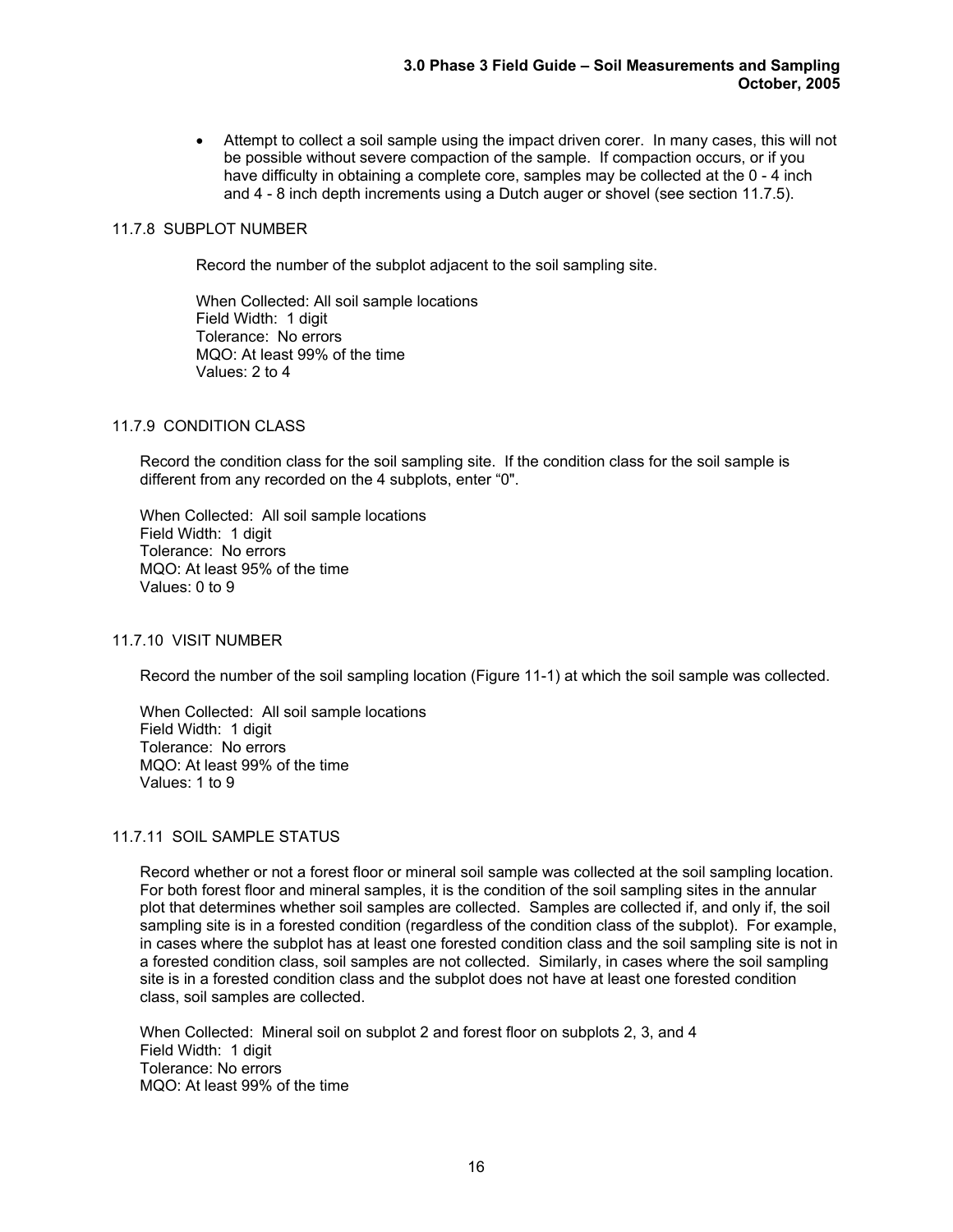Values:

1 Sampled

2 Not sampled: non-forest

The following are for forest conditions:

- 3 Not sampled: too rocky to sample
- 4 Not sampled: water or boggy
- 5 Not sampled: access denied
- 6 Not sampled: too dangerous to sample
- 7 Not sampled: obstruction in sampling area
- 8 Not sampled: broken or lost equipment
- 9 Not sampled: other enter reason in plot notes

# 11.7.12 FOREST FLOOR THICKNESS – NORTH

Record the thickness (to the nearest 0.1inch) of the forest floor measured from the top of the litter layer to the boundary between the forest floor and mineral soil

In some soils, telling the difference between the bottom of the forest floor and the top of an organicrich mineral horizon can be difficult. If uncertain:

- Look for evidence of plant parts (e.g., leaves, needles). If you can see them decomposing in place, you're still in the forest floor.
- Rub the soil between your finger. Does it crumble (organic forest floor) or feel more like modeling clay (try pinching into a ribbon).
- Look for shiny flecks of mica or quartz (won't help in all soils).
- Look for a subtle change in color. Organic horizons tend to be black; a mineral horizon will tend to be more brownish.
- Wet a sample of the material and press it between your fingers. Note the color of the liquid that runs out. The blacker the color, the higher the organic content.
- Check for a change in density (mineral soils are denser).

Measure to a maximum depth of 20.0 inches. If the thickness of the forest floor is greater than 20.0 inches, then code "20.0". For locations where bare soil or bedrock material is exposed, enter "00.0" inches depth. On organic soils, measure the entire thickness of the forest floor (to 20.0 inches) even though you will only sample the litter layer.

 When Collected: When SOIL SAMPLE STATUS = 1 Field Width: 3 digits Tolerance: +/- 2 in MQO: 90% of the time Values: 00.0 to 20.0

# 11.7.13 FOREST FLOOR THICKNESS – EAST

Record the thickness (to the nearest 0.1 inch) of the forest floor measured from the top of the litter layer to the boundary between the forest floor and mineral soil.

Measure to a maximum depth of 20.0 inches. If the thickness of the forest floor is greater than 20.0 inches, then code "20.0". For locations where bare soil or bedrock material is exposed, enter "00.0" inches depth. On organic soils, measure the entire thickness of the forest floor (to 20 inches) even though you will only sample the litter layer.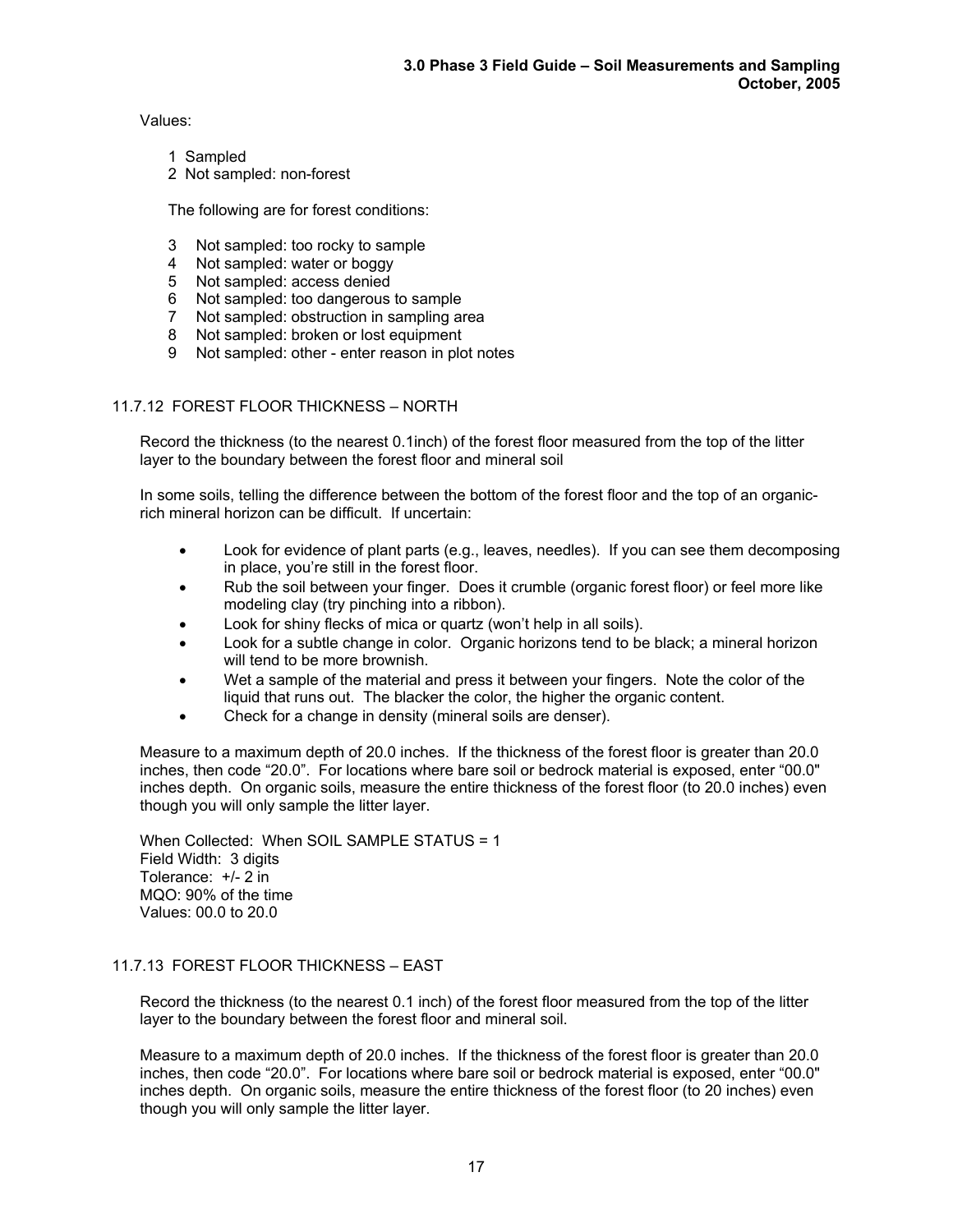When Collected: When SOIL SAMPLE STATUS = 1 Field Width: 3 digits Tolerance: +/- 2 inches MQO: 90% of the time Values: 00.0 to 20.0

# 11.7.14 FOREST FLOOR THICKNESS – SOUTH

Record the thickness (to the nearest 0.1 inch) of the forest floor measured from the top of the litter layer to the boundary between the forest floor and mineral soil.

Measure to a maximum depth of 20.0 inches. If the thickness of the forest floor is greater than 20.0 inches, then code "20.0". For locations where bare soil or bedrock material is exposed, enter "00.0" inches depth. On organic soils, measure the entire thickness of the forest floor (to 20.0 inches) even though you will only sample the litter layer.

 When Collected: When SOIL SAMPLE STATUS = 1 Field Width: 3 digits Tolerance: +/- 2 in MQO: 90% of the time Values: 00.0 to 20.0

# 11.7.15 FOREST FLOOR THICKNESS – WEST

Record the thickness (to the nearest 0.1 inch) of the forest floor measured from the top of the litter layer to the boundary between the forest floor and mineral soil.

Measure to a maximum depth of 20.0 inches. If the thickness of the forest floor is greater than 20.0 inches, then code "20.0". For locations where bare soil or bedrock material is exposed, enter "00.0" inches depth. On organic soils, measure the entire thickness of the forest floor (to 20.0 inches) even though you will only sample the litter layer.

 When Collected: SOIL SAMPLE STATUS = 1 Field Width: 3 digits Tolerance: +/- 2 in MQO: 90% of the time Values: 00.0 to 20.0

## 11.7.16 THICKNESS OF THE LITTER LAYER - NORTH

Record the thickness of the litter layer (to the nearest 0.1 inch) at the north location within the sampling frame. The bottom of the litter layer can be distinguished as the boundary where plant parts (such as leaves or needles) are no longer recognizable as such because of decomposition. Another criterion is that the organic layer may contain plant roots, but the litter layer will probably not. At some locations, the depth of the forest floor and the litter layer may be the same. For locations where bare soil or bedrock material is exposed, enter "00.0" inches depth.

 When Collected: SOIL SAMPLE STATUS = 1 Field Width: 3 digits Tolerance: +/- 2 in MQO: 90% of the time Values: 00.0 to 20.0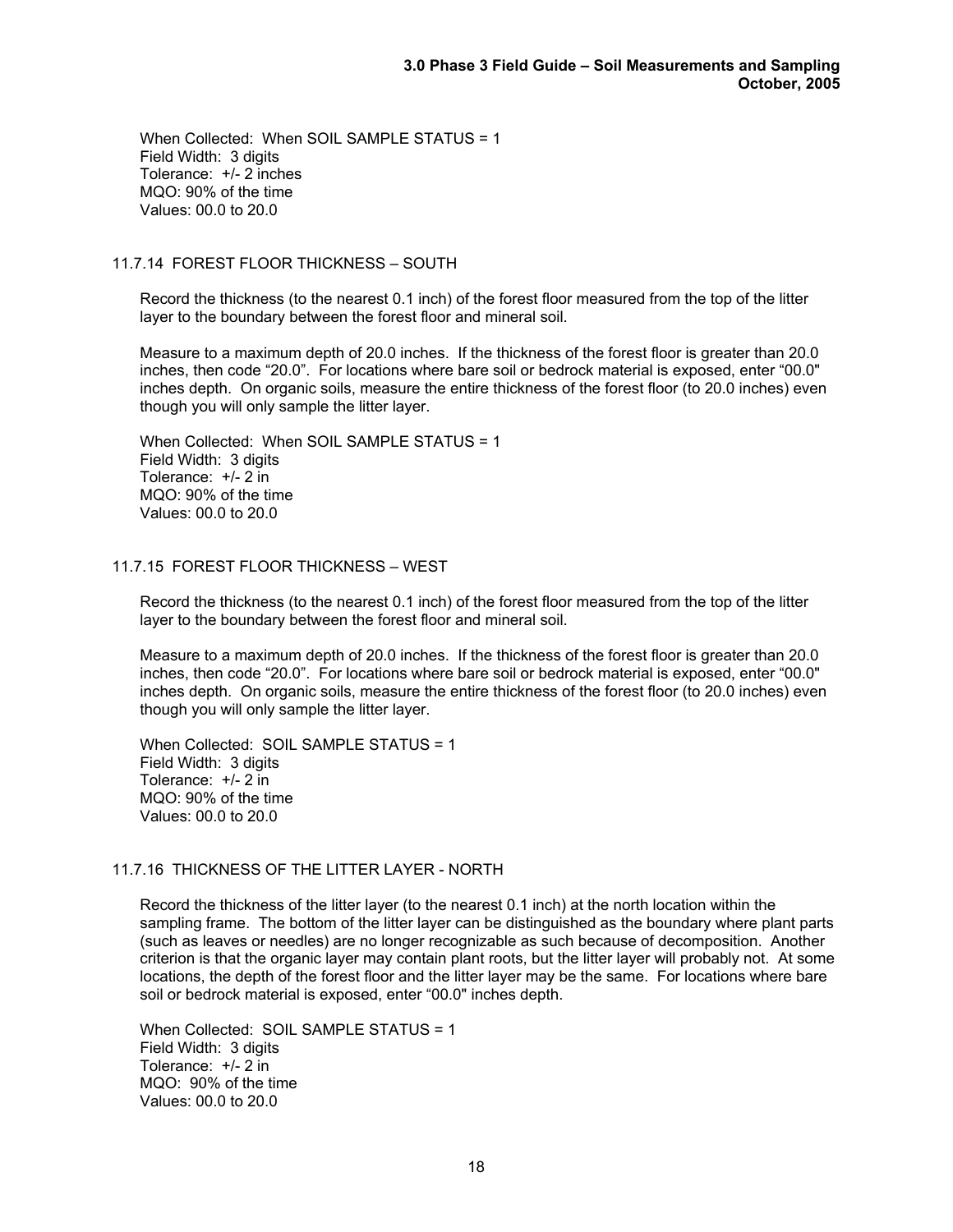# 11.7.17 THICKNESS OF THE LITTER LAYER - EAST

Record the thickness of the litter layer (to the nearest 0.1 inch) at the east location within the sampling frame. The bottom of the litter layer can be distinguished as the boundary where plant parts (such as leaves or needles) are no longer recognizable as such because of decomposition. Another criterion is that the organic layer may contain plant roots, but the litter layer will probably not. At some locations, the depth of the forest floor and the litter layer may be the same. For locations where bare soil or bedrock material is exposed, enter "00.0" inches depth.

 When Collected: SOIL SAMPLE STATUS = 1 Field Width: 3 digits Tolerance: +/- 2 in MQO: 90% of the time Values: 00.0 to 20.0

# 11.7.18 THICKNESS OF THE LITTER LAYER - SOUTH

Record the thickness of the litter layer (to the nearest 0.1 inch) at the south location within the sampling frame. The bottom of the litter layer can be distinguished as the boundary where plant parts (such as leaves or needles) are no longer recognizable as such because of decomposition. Another criterion is that the organic layer may contain plant roots, but the litter layer will probably not. At some locations, the depth of the forest floor and the litter layer may be the same. For locations where bare soil or bedrock material is exposed, enter "00.0" inches depth.

 When Collected: SOIL SAMPLE STATUS = 1 Field Width: 3 digits Tolerance: +/- 2 in MQO: 90% of the time Values: 00.0 to 20.0

## 11.7.19 THICKNESS OF THE LITTER LAYER - WEST

Record the thickness of the litter layer (to the nearest 0.1 inch) at the west location within the sampling frame. The bottom of the litter layer can be distinguished as the boundary where plant parts (such as leaves or needles) are no longer recognizable as such because of decomposition. Another criterion is that the organic layer may contain plant roots, but the litter layer will probably not. At some locations, the depth of the forest floor and the litter layer may be the same. For locations where bare soil or bedrock material is exposed, enter "00.0" inches depth.

 When Collected: SOIL SAMPLE STATUS = 1 Field Width: 3 digits Tolerance: +/- 2 in MQO: 90% of the time Values: 00.0 to 20.0

## 11.7.20 DEPTH TO RESTRICTIVE HORIZON

Insert the tile probe into five locations within the soil sampling area (center, north, east, south and west edges) to identify if a restrictive horizon exists. Record the median depth to a restrictive layer (to the nearest 0.1 inch). The maximum depth for testing for a restrictive horizon is 20.0 inches. If a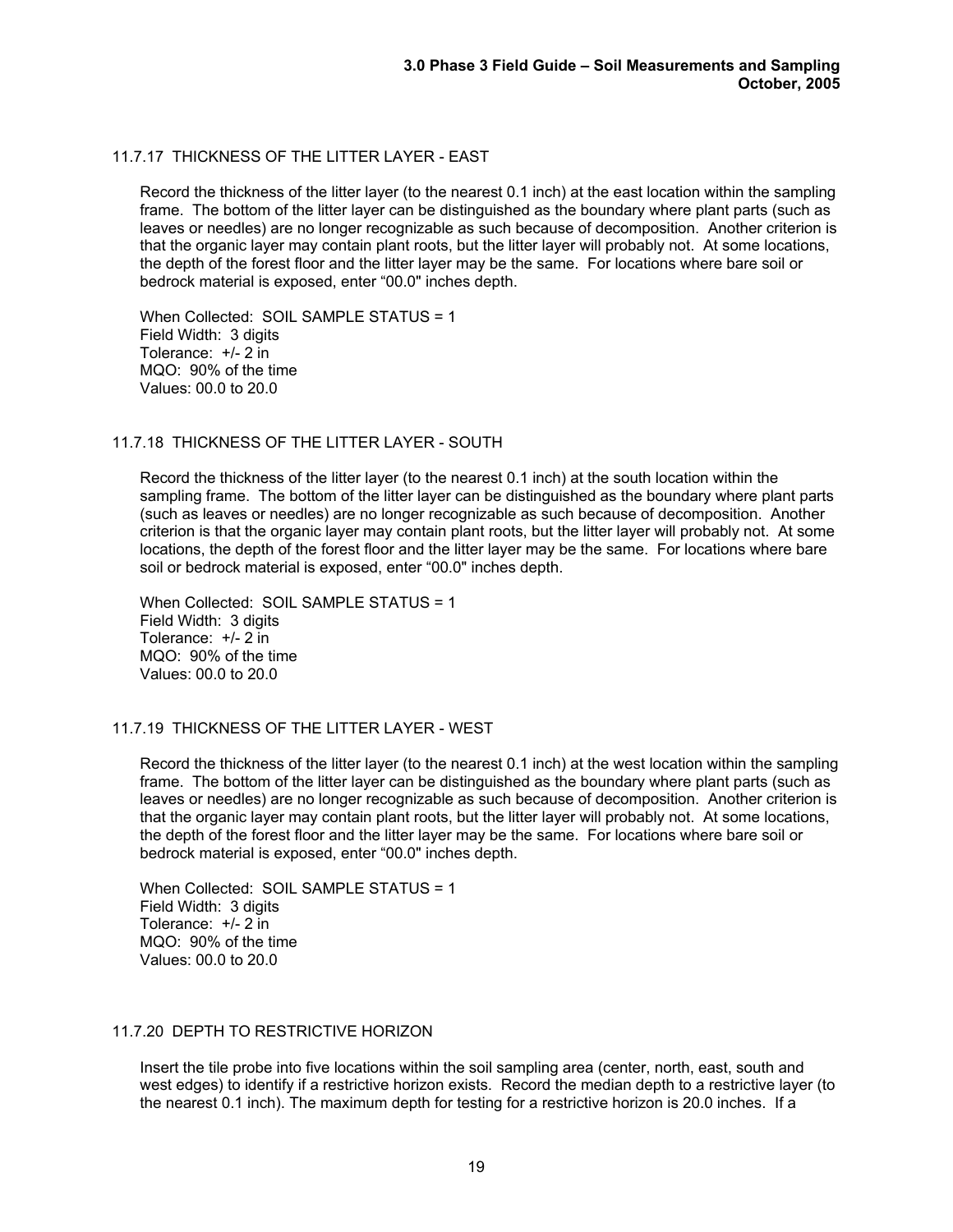restrictive layer is encountered within the 20.0 inches, record the median depth (to the nearest 0.1 inch) to the restrictive horizon of the five locations probed. Record:

20.0 if a restrictive horizon is not encountered.

00.0 if superficial bedrock is present.

99.9 if too many rock fragments or cobbles prevent inserting soil probe.

 When Collected: SOIL SAMPLE STATUS = 1 Field Width: 3 digits Tolerance: +/- 6 in MQO: 90% of the time Values: 00.0 to 20.0, 99.9

# 11.7.21 SOIL TEXTURE IN THE 0-4 INCH LAYER

Record the code for the soil texture of the 0-4 inch layer. To estimate texture in the field, collect a sample of the soil from the appropriate horizon and moisten it with water to the consistency of modeling clay/wet newspaper; the sample should be wet enough that all of the particles are saturated but excess water does not freely flow from the sample when squeezed. Attempt to roll the sample into a ball. If the soil will not stay in a ball and has a grainy texture, the texture is either sandy or coarse sandy. If the soil does form a ball, squeeze the sample between your fingers and attempt to form a self-supporting ribbon. Samples which form both a ball and a ribbon should be coded as clayey; samples which form a ball but not a ribbon should be coded as loamy.

 When Collected: SOIL SAMPLE STATUS = 1 and SUBPLOT NUMBER = 2 Field Width: 1 digit Tolerance: +/- 1 class MQO: 80% of the time Values:

- 0 Organic
- 1 Loamy
- 
- 2 Clayey<br>3 Sandy **Sandy**
- 4 Coarse Sand
- 9 Not measured make plot note

# 11.7.22 SOIL TEXTURE IN THE 4-8 INCH LAYER

 Record the code for the soil texture of the 4-8 inch layer (see the directions for SOIL TEXTURE IN THE 0-4 INCH LAYER).

 When Collected: SOIL SAMPLE STATUS = 1 and SUBPLOT NUMBER = 2 Field Width: 1 digit Tolerance: +/- 1 class MQO: 80% of the time Values:

- 0 Organic
- 1 Loamy<br>2 Clavev
- **Clavey**
- 3 Sandy
- 4 Coarse Sand
- 9 Not measured make plot note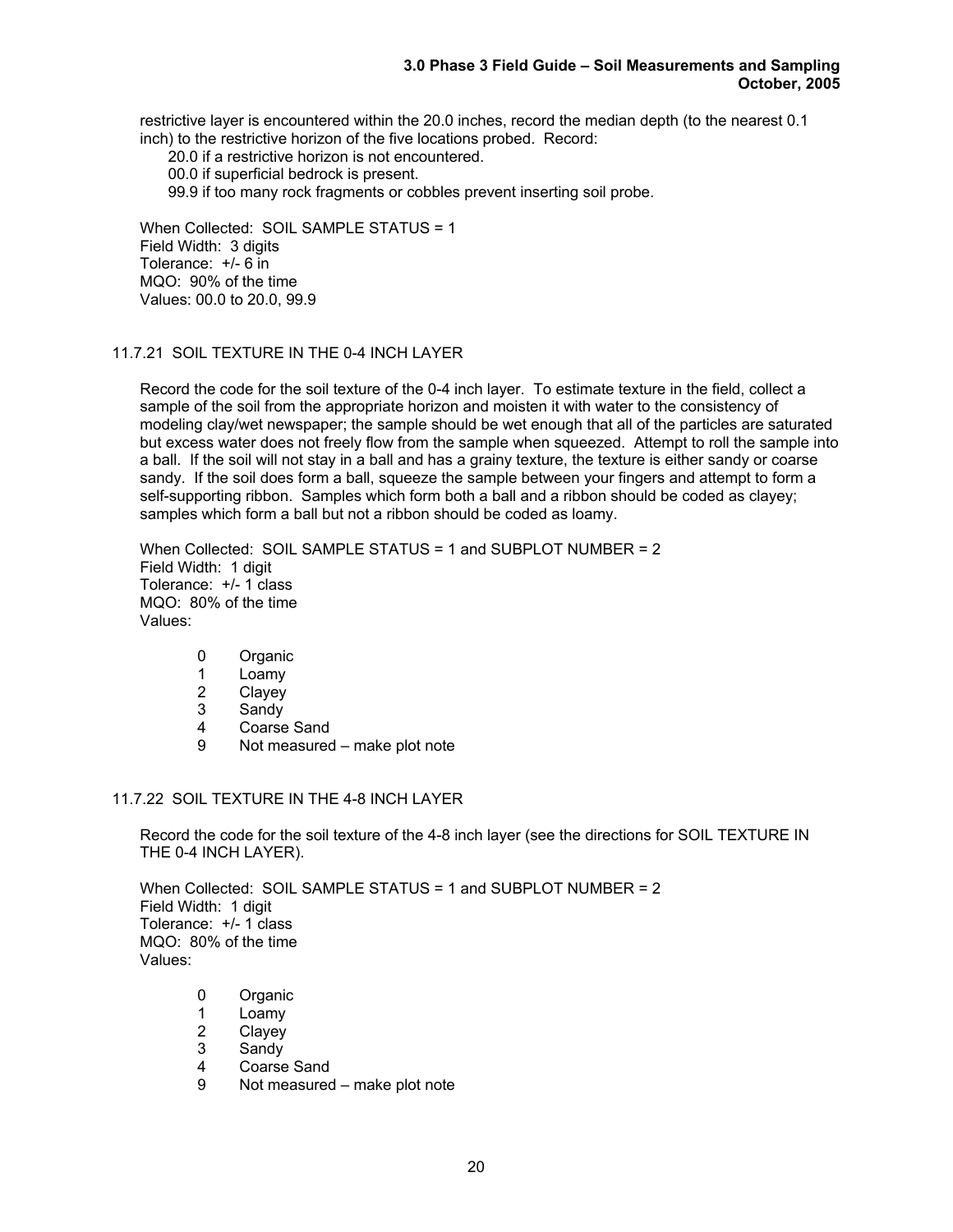# **11.8 SAMPLE LABELS**

Pre-printed labels will be provided to each field crew. Completion of all items on the soil label is essential for proper processing of the sample by the laboratories. In past years, numerous samples have had to be discarded due to mistakes or inconsistencies on the labels. If you encounter a situation where you need to make additional notes on the sample (e.g., a sample which was particularly unusual or required significant deviation from the standard methods), place a star on the upper right corner of the label and make a note on the sample shipping form. An example label is presented in Figure 11-4.

| Soil Sample Collected by Regular Field Crew |                  |          |  |  |  |
|---------------------------------------------|------------------|----------|--|--|--|
| State: «State»                              | County: «county» |          |  |  |  |
| P2 Plot: «FIAHex»                           | P3 Hex: «FHMHex» |          |  |  |  |
| P3 Plot #: Soil Visit #: Crew #:            |                  |          |  |  |  |
| Date: $/$ /                                 | Subplot#: $2$    | 3<br>4   |  |  |  |
| Laver: Forest Floor                         | $0-4$ in         | $4-8$ in |  |  |  |
| Sampler:<br>Bulk density                    | Other            |          |  |  |  |
|                                             |                  |          |  |  |  |

Figure 11-4. Example soil label

## *STATE*

The 2-digit FIPS (Federal Information Processing Standard) code for the State (see Appendix 1 in the P2 field guide). This will be used by the soil analysis laboratory for batching of samples (should be pre-printed on labels).

## *COUNTY*

The 3-digit FIPS (Federal Information Processing Standard) code identifying the county, parish, or borough (or unit in AK). See Appendix 1 in the P2 field guide. This will be used by the soil analysis laboratory for batching of samples (should be pre-printed on labels).

## *PLOT NUMBER*

The P2 plot number (should be pre-printed on label)

## *P3 HEXAGON NUMBER*

The seven digit P3 hexagon number for the plot. This must be the same as that entered on the PDR (should be pre-printed on label).

## *P3 PLOT NUMBER:*

 This number will usually be "1." However, if more than one Phase 3 plot is located within a hexagon, then enter the number of the plot. Since most labels are preprinted, the number "1" may already be printed on the label. If incorrect, cross through this value and write the correct plot number above. If uncertain, check with your field supervisor.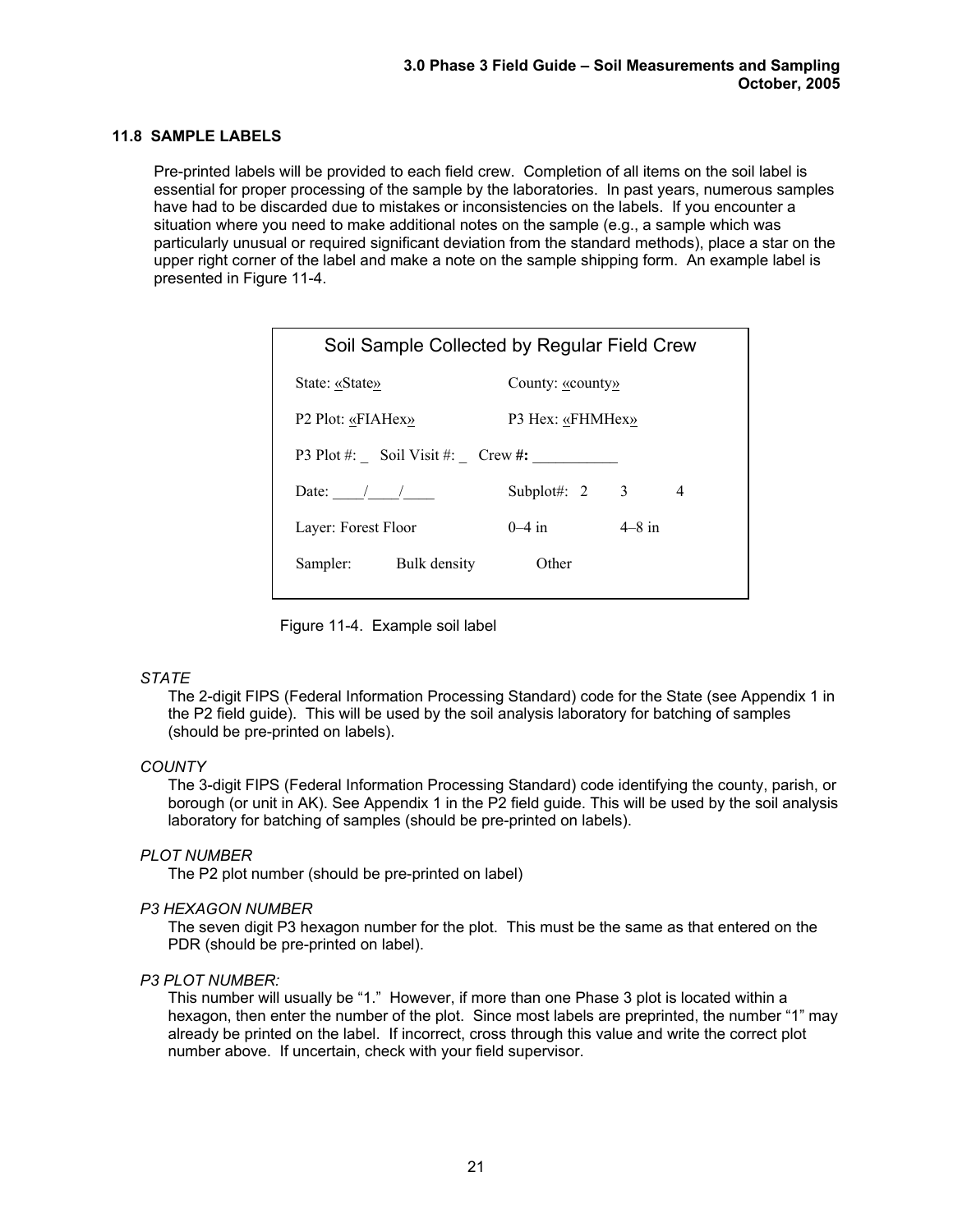# *SOIL VISIT NUMBER:*

 Record the soil visit number as described in Figure 11-1. For the first soil sample collected along a soil sampling line, this number will be "1". All subsequent visits to a plot will have higher numbers.

# *DATE SAMPLED:*

Enter the date that soils were sampled on this plot.

## *CREW NUMBER*

Enter your field crew identification number. If you have not been assigned a number, enter your last name.

# *LAYER TYPE:*

Circle the type of sample collected and the depth increment of the sample.

# *SUBPLOT NUMBER:*

Circle the subplot adjacent to the soil sampling site.

| Subplot 2 | Soil sample is from a soil sampling site adjacent to subplot 2 |  |  |  |
|-----------|----------------------------------------------------------------|--|--|--|
| Subplot 3 | Soil sample is from a soil sampling site adjacent to subplot 3 |  |  |  |
| Subplot 4 | Soil sample is from a soil sampling site adjacent to subplot 4 |  |  |  |

## *SAMPLER:*

For mineral or organic soils, circle the method used to collect the sample

| Bulk density | Impact-driven soil core sampler                         |
|--------------|---------------------------------------------------------|
| ⊃ther        | Soil tube probe, excavation method, mud auger, or Dutch |
|              | auger                                                   |

# **11.9 SAMPLE SHIPPING**

After samples have been collected, changes in the oxygen and moisture content within the bag can cause significant alteration of sample chemistry. To prevent this from occurring, samples are to be shipped on a weekly basis to the regional soil lab designated for your state. Do not keep soil samples longer than a week unless they can be stored in a refrigerated area. Ship samples using the most economical rate. There is no need to ship soil samples using expensive overnight delivery rates.

## 11.9.1 Shipping Forms

All crews will be provided with shipping forms for forwarding soil samples to a regional laboratory that has been approved to receive soil samples from regulated areas. The addresses for the regional labs are listed at the bottom of the shipping form. An example shipping form is provided in Figure 11-5.

Forms may be submitted either in hard copy or electronically. Electronic versions are preferred by the lab since this greatly increases the efficiency of sample inventory.

The hard copy version of the shipping form consists of a triplicate copy. Prior to shipping samples, crews should completely fill out the shipping form and:

- Send the original with the soil samples to the laboratory.
- Mail one copy immediately to the laboratory in a separate envelope along with a copy of the shipping (tracking) information from the shipping service. The separate mailing of shipping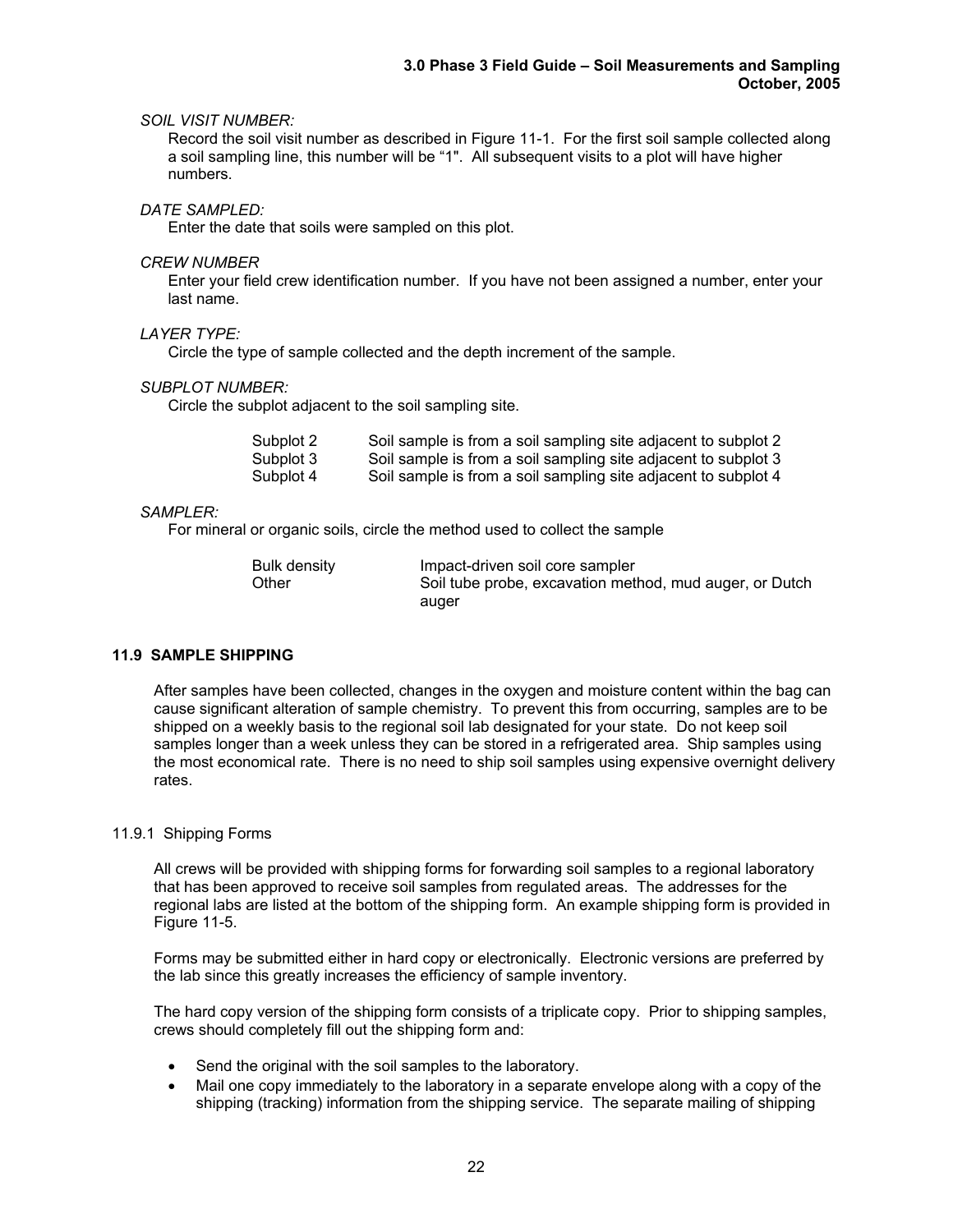forms will serve to notify the laboratory if a shipment of samples has been misplaced during transport.

• Send the third copy to the regional field supervisor for their records.

Electronic versions may be filled out on a computer and electronic copies sent to the lab and your regional field supervisor. Lab email addresses are provided at the bottom of the shipping form. Print out a hard copy of the form and enclose this in the box prior to shipping. The hard copy is required as a QA check on sample inventory.

A separate line must be completed for each sample collected. Information on the sample shipping form is used by the laboratory to create an inventory of samples, to assign lab numbers, and to help resolve inconsistencies on the sample label. A complete and accurate inventory of samples is critical to efficient and cost-effective processing of samples.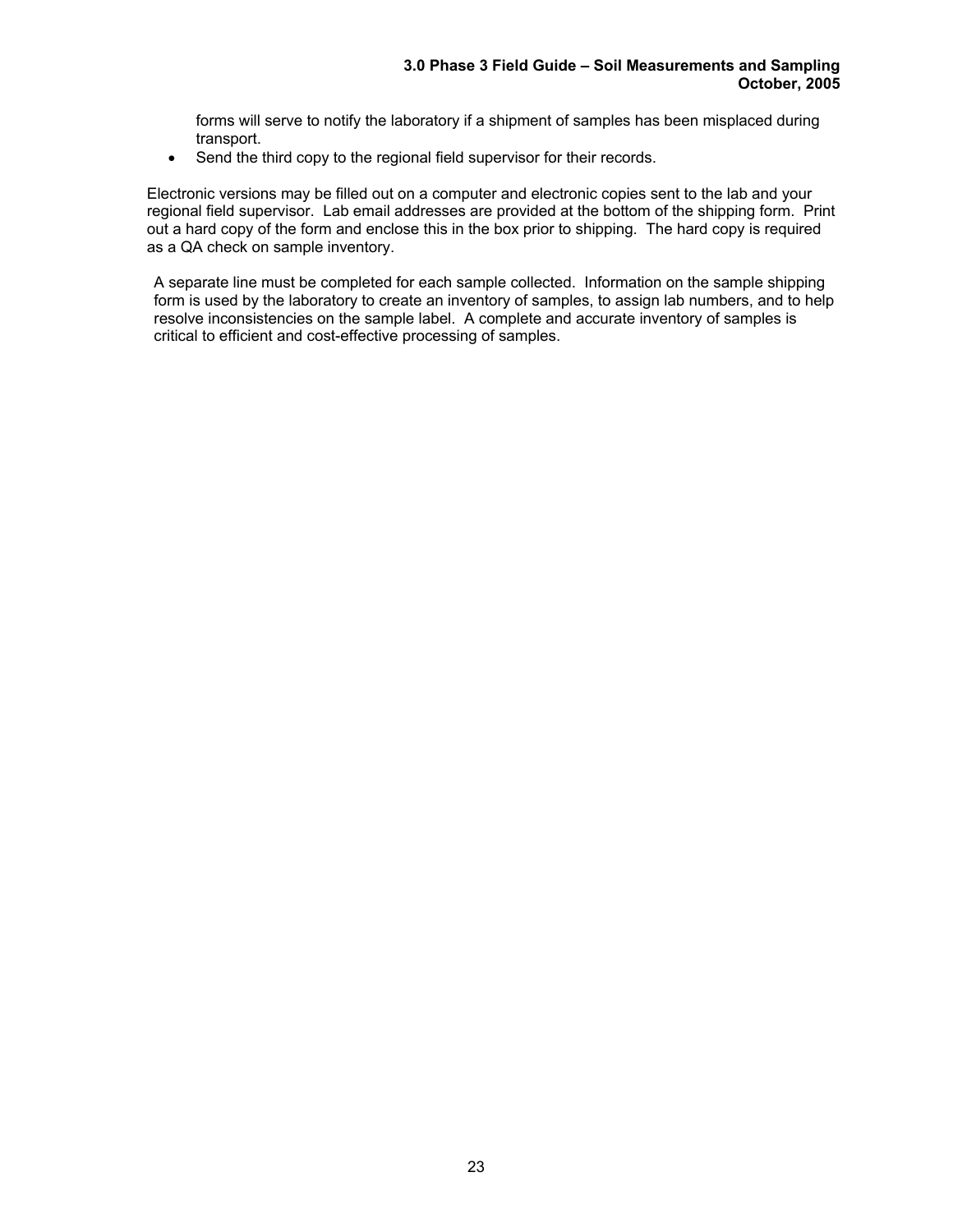|                 |                                                                                                                                                                        | Signature: _________________________      |                                                                            |                                                                                                                                                         |                                                              |                                                                                                            |                                                                                                                                                                                                                |
|-----------------|------------------------------------------------------------------------------------------------------------------------------------------------------------------------|-------------------------------------------|----------------------------------------------------------------------------|---------------------------------------------------------------------------------------------------------------------------------------------------------|--------------------------------------------------------------|------------------------------------------------------------------------------------------------------------|----------------------------------------------------------------------------------------------------------------------------------------------------------------------------------------------------------------|
|                 |                                                                                                                                                                        | Date: $\frac{1}{\text{Crew #:}}$          |                                                                            | QA Status:                                                                                                                                              | <sup>1</sup> Standard                                        | <sup>1</sup> Audit                                                                                         |                                                                                                                                                                                                                |
| <b>State</b>    | County                                                                                                                                                                 | <b>P2</b><br><b>Plot</b><br><b>Number</b> | P <sub>3</sub><br>Hexagon<br><b>Number</b>                                 | <b>Date</b><br>Sampled                                                                                                                                  | <b>Layer Type</b><br>(Forest Floor,<br>0-4 in, or<br>4-8 in) | <b>Subplot</b><br><b>Number</b><br>(2, 3, or 4)                                                            | <b>Bags/Sample</b><br>(note if more than<br>1 such as for<br>large forest floor<br>samples)                                                                                                                    |
|                 |                                                                                                                                                                        |                                           |                                                                            |                                                                                                                                                         |                                                              |                                                                                                            |                                                                                                                                                                                                                |
|                 |                                                                                                                                                                        |                                           |                                                                            |                                                                                                                                                         |                                                              |                                                                                                            |                                                                                                                                                                                                                |
|                 |                                                                                                                                                                        |                                           |                                                                            |                                                                                                                                                         |                                                              |                                                                                                            |                                                                                                                                                                                                                |
|                 |                                                                                                                                                                        |                                           |                                                                            |                                                                                                                                                         |                                                              |                                                                                                            |                                                                                                                                                                                                                |
|                 |                                                                                                                                                                        |                                           |                                                                            |                                                                                                                                                         |                                                              |                                                                                                            |                                                                                                                                                                                                                |
|                 |                                                                                                                                                                        |                                           |                                                                            |                                                                                                                                                         |                                                              |                                                                                                            |                                                                                                                                                                                                                |
|                 |                                                                                                                                                                        |                                           |                                                                            |                                                                                                                                                         |                                                              |                                                                                                            |                                                                                                                                                                                                                |
|                 |                                                                                                                                                                        |                                           |                                                                            |                                                                                                                                                         |                                                              |                                                                                                            |                                                                                                                                                                                                                |
|                 |                                                                                                                                                                        |                                           |                                                                            |                                                                                                                                                         | Total Number of Bags Sent _                                  |                                                                                                            | Please provide all information and ship samples WEEKLY to the appropriate lab for the region in which the samples                                                                                              |
| were collected. | Southern states:                                                                                                                                                       |                                           |                                                                            | Northeast and Western states:<br>North Central states:                                                                                                  |                                                              |                                                                                                            |                                                                                                                                                                                                                |
|                 | Attn: Russ Dresbach<br>E 2509 Engineering Bldg East<br>University of Missouri, Columbia<br>Columbia, MO 65211<br>Phone: (573) 882-3704<br>APHIS Permit Number: S-38754 | MU Soil Characterization Laboratory       |                                                                            | Forestry Sciences Lab<br>1831 Highway 169 East<br>Grand Rapids, MN 55744<br>Phone: 218-326-7100                                                         |                                                              | Soil & Water Analysis<br>Forestry Sciences Lab<br>860 N. 1200 E.<br>Logan, UT 84321<br>Phone: 435-755-3560 |                                                                                                                                                                                                                |
| Instructions:   |                                                                                                                                                                        |                                           | 3) Send the third copy to the regional field supervisor for their records. | 1) Send the original with the soil samples to the laboratory.<br>to notify the laboratory if a shipment of samples has been misplaced during transport. |                                                              |                                                                                                            | 2) Mail one copy immediately to the laboratory in a separate envelope along with a copy of the shipping<br>(tracking) information from the shipping service. The separate mailing of shipment forms will serve |

Figure 11-5 FIA Phase 3 soil samples shipping form.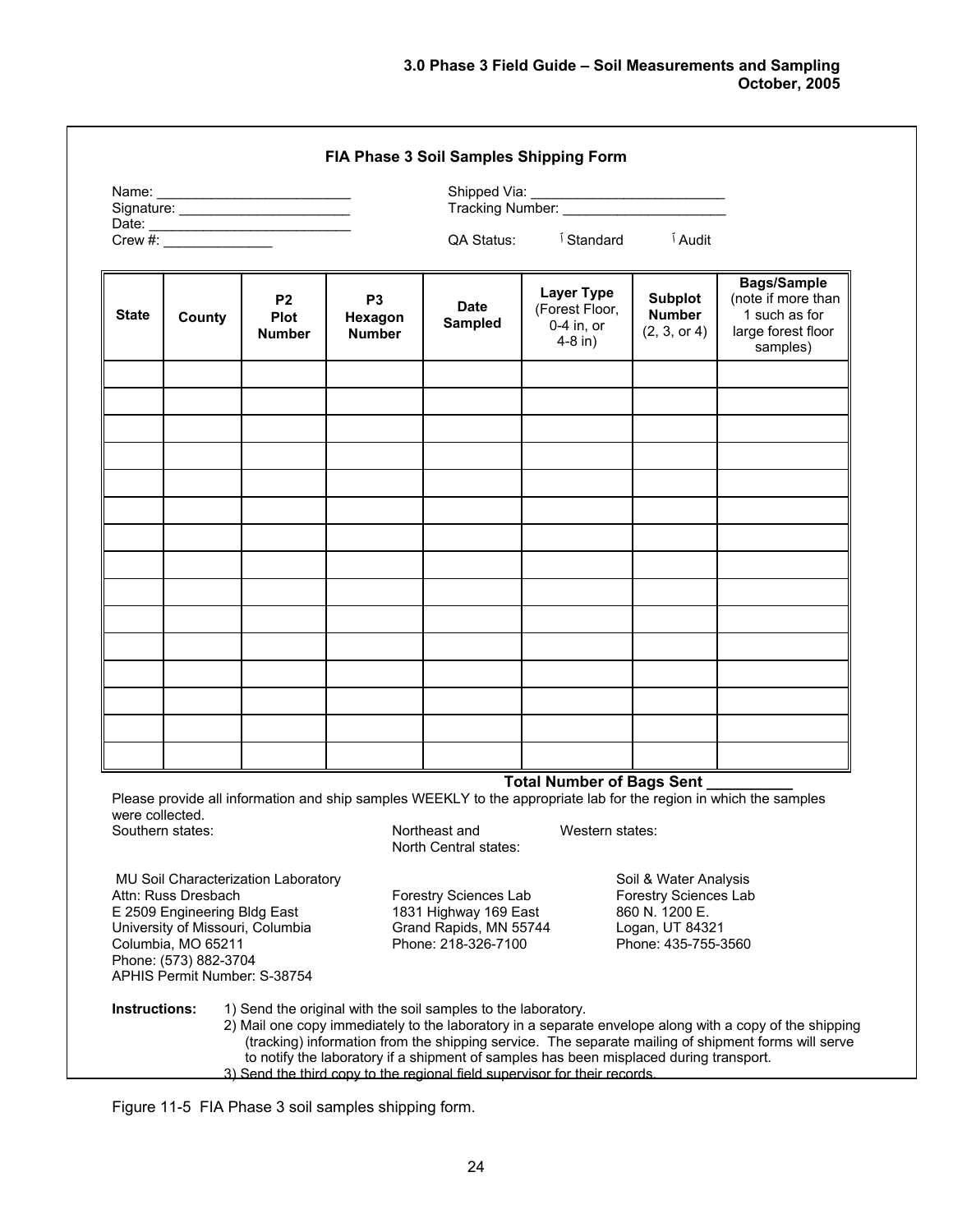## *NAME:*

Enter your name here.

# *SHIPPED VIA:*

Enter the method used to ship the sample (e.g., UPS, Priority mail, regular mail).

# *SIGNATURE:*

Sign your name here.

## *TRACKING NUMBER:*

Enter the tracking number assigned to the shipment. This information is used by regional supervisors and the laboratories to locate lost or missing shipments.

## *STATE CODE:*

Enter the two-digit FIPS code for the state in which the samples were collected.

# *DATE:*

Enter the date on which samples were shipped.

## *CREW NUMBER:*

If you have been assigned a crew number, enter it here.

## *QA STATUS:*

Indicate whether this sample was collected as part of a standard plot or as part of an audit/QA plot. Unless you are conducting a hot, cold, or blind check, the option for "standard" should be checked.

## *P3 HEXAGON NUMBER:*

 Enter the seven digit P3 hexagon number for the plot. This must be the same as that entered on the PDR (should be pre-printed on sample label).

## *STATE*

The 2-digit FIPS (Federal Information Processing Standard) code for the State (see Appendix 1 in the P2 field guide). This will be used by the soil analysis laboratory for batching of samples (should be pre-printed on labels).

## *COUNTY*

The 3-digit FIPS (Federal Information Processing Standard) code identifying the county, parish, or borough (or unit in AK). See Appendix 1 in the P2 field guide. This will be used by the soil analysis laboratory for batching of samples (should be pre-printed on labels).

## *PLOT NUMBER*

The P2 plot number (should be pre-printed on label).

## *DATE SAMPLED:*

Enter the date that the soil sample was collected.

## *LAYER TYPE:*

 Indicate the soil layer from which this sample was collected. Choices are: forest floor, 0-4 inches, and 4-8 inches.

## *SUBPLOT NUMBER:*

Enter the subplot adjacent to the soil sampling line from which this sample was collected.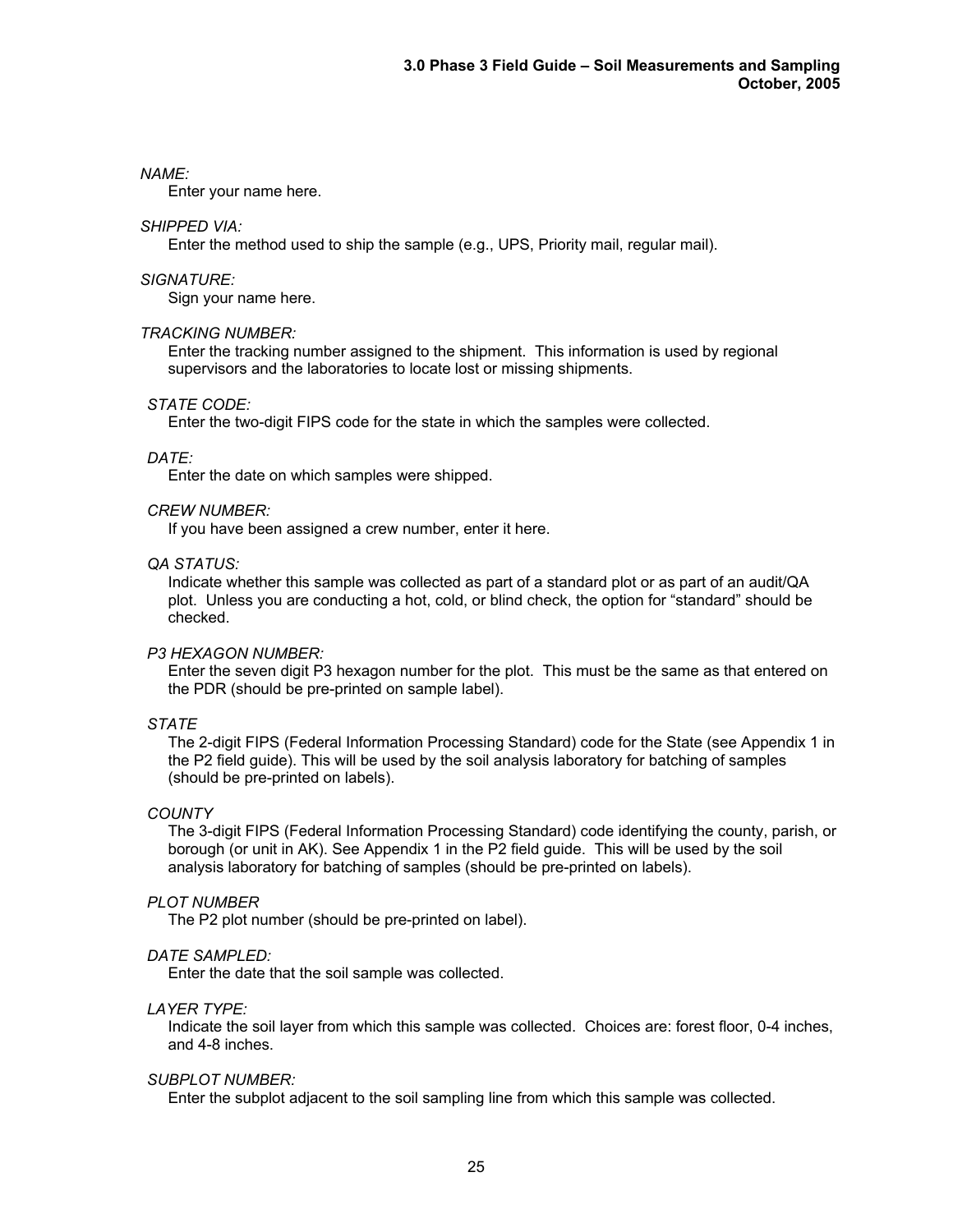# BAGS/SAMPLE

 Enter the number of bags associated with a sample. For some forest floor samples, more than 1 bag may be needed to collect all of the material. The lab uses this information to make certain that samples consisting of multiple bags are processed together.

# *TOTAL NUMBER OF BAGS SENT:*

Enter the total number of bags contained in the shipment. The laboratory staff will compare the number on this shipping form to the number of bags that they receive in order to make sure that no samples are missing.

11.9.2 Government Regulations For Pest-Regulated States (Southern Region, NY, AZ, NM, CA, and HI )

In order to limit the movement of agricultural pests (e.g., fire ant, corn cyst nematode, golden nematode, witchweed, and Mexican fruit fly), the shipment of soil samples across state boundaries is strictly regulated by the USDA. States with these pests are primarily located in the southern United States and include AL, AR, FL, GA, LA, MD, MS, NC, OK, SC, TN, and TX); soil shipments are also regulated in AZ, NM, CA, HI, and NY. In order to receive a permit to accept soil samples from these areas, the soil labs have had to sign a compliance agreement with the Plant Protection and Quarantine program of the USDA Animal and Plant Health Inspection Service (APHIS) and pass an inspection.

The burden for meeting APHIS shipping regulations falls on the field crews. Crews must:

- Double bag or enclose all samples from a shipment within a larger plastic bag (i.e., trash bag).
- Attach a shipping label to the outside of the box .
- Attach a regulated soils label showing the regional lab's APHIS permit number to the box.

After analysis, all soil samples must be stored or disposed of in the prescribed manner.

# **11.10 TASKS THAT CAN BE PERFORMED BY OTHER CREW MEMBERS**

In order to maximize efficiency on the plot, crew members not trained in the soil indicator may be asked to assist with certain tasks related to sample collection. These tasks include:

- Locating the sampling site (with instruction from trained crew member).
- Assembling the impact driven corer.
- Filling in bag labels and sample shipping forms (Note: these should be checked by trained crew member prior to leaving the plot to ensure completeness and accuracy).
- Cleaning the core liners and the coring head.
- Disassembling the impact driven corer.

# **11.11 REFERENCES**

British Columbia Ministry of Forestry. 1997. Soil conservation surveys guidebook. http://www.for.gov.bc.ca/tasb/legsregs/fpc/fpcguide/SOILSURV/soil-toc.htm

Kern, J.S., M.L. Papp, J.J. Lee, and L.J. Blume. 1988. Soil Sampling Manual for the Direct/Delayed Response Project Mid-Appalachian Soil Survey. U.S. Environmental Protection Agency, Corvallis, OR.

NCASI. 1983. Field Study Program Elements to Assess the Sensitivity of Soils to Acidic Deposition Induced Alterations in Forest Productivity. Technical Bulletin No. 404. National Council of the Paper Industry for Air and Stream Improvement, Inc., New York.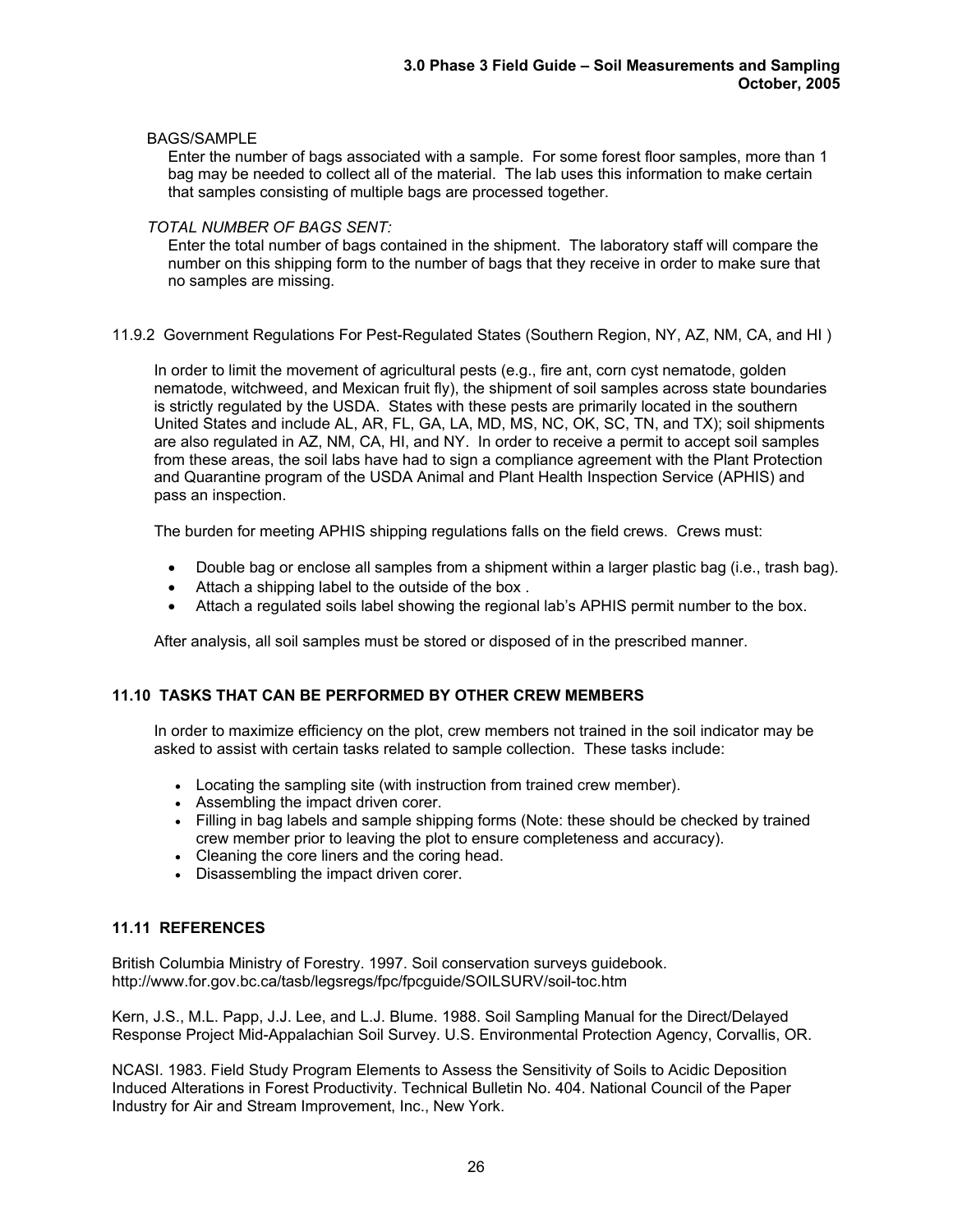Riitters, K., M. Papp, D. Cassell, and J. Hazard (eds.). 1991. Forest Health Monitoring Plot Design and Logistics Study. U.S. Environmental Protection Agency, Research Triangle Park, NC.

Santiago Declaration. 1995. Criteria and indicators for the conservation and sustainable management of temperate and boreal forests: The Montreal process.

Soil and Water Quality: An Agenda for Agriculture. 1993. Committee on Long-Range Soil and Water Conservation, Board of Agriculture, National Research Council. National Academy Press, Washington, DC.

United Nations Economic Commission For Europe, Convention on Long-range Transboundary Air Pollution. 1994. Manual on Methods and Criteria for Harmonized Sampling, Assessment, Monitoring and Analysis of the Effects of Air Pollution on Forests. 3rd ed.

USDA-Soil Conservation Service. 1992c. Soil Survey Manual. Title 430-V-SSM, U.S. Government Printing Office, Washington, DC.

## **11.12 ACKNOWLEDGEMENTS**

The West Advisor for this indicator may be contacted at: Michael Amacher, USDA Forest Service, Rocky Mountain Research Station, 860 N. 1200 E, Logan UT 84321, via phone at (435) 755-3560 or via email at mamacher@fs.fed.us. The East Advisor may be contacted at: Charles H. (Hobie) Perry, USDA Forest Service, North Central Research Station, 1992 Folwell Avenue, St. Paul MN 55108, via phone at (651) 649-5191 or via email at charleshperry@fs.fed.us.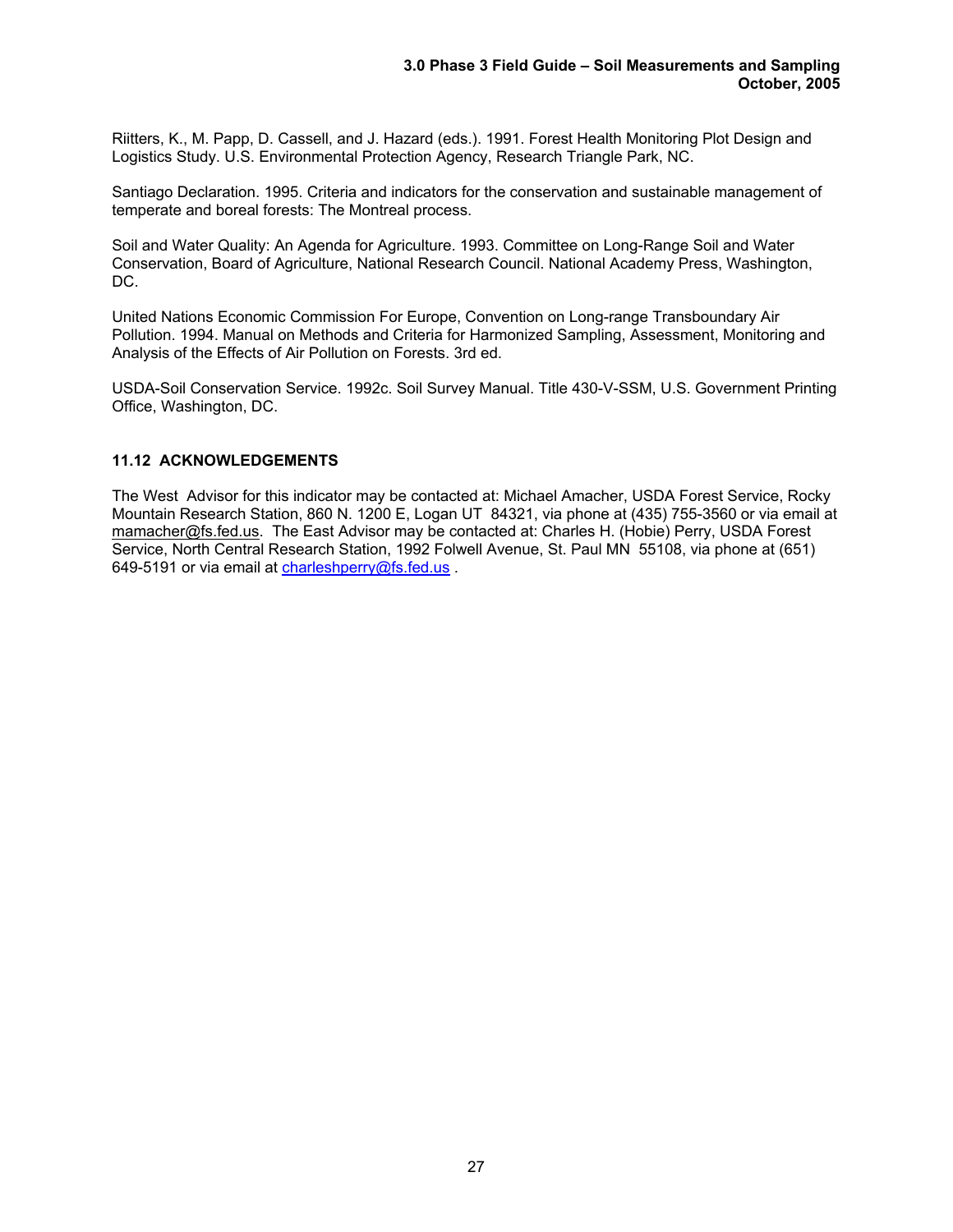# **3.0 Phase 3 Field Guide – Soil Measurements and Sampling October, 2005**

T

# **11.13 EXAMPLE DATA SHEETS**

 $\Gamma$ 

# **Soil Data Sheet 1 FIA Phase 3 Soil Sampling Site Measurements**

| State:        | County:           | P2 Plot #: |               |
|---------------|-------------------|------------|---------------|
| P3 Hexagon #: |                   | Plot #:    | Soil Visit #: |
| Date:         | $Crew$ Member(s): |            |               |

| <b>Soil Sampling Site Information</b>                                                           |                           |                                            |                               |                                                                                                                                                                                                                                                                                                                                                                                  |                                      |
|-------------------------------------------------------------------------------------------------|---------------------------|--------------------------------------------|-------------------------------|----------------------------------------------------------------------------------------------------------------------------------------------------------------------------------------------------------------------------------------------------------------------------------------------------------------------------------------------------------------------------------|--------------------------------------|
| <b>Soil Sampling</b><br><b>Site Adjacent</b><br>To:<br>Subplot 2:<br>Subplot 3:<br>Subplot 4:   | Condition<br><b>Class</b> | <b>Sampling</b><br>Code                    | <b>Sampler</b><br>Min 1 Min 2 | <b>Sampling Codes</b><br>$1 =$ Sampled<br>$2$ = Not sampled: non-forest $2$ = Other<br>$3$ = Not sampled: too rocky<br>$4 = Not sampled: water$<br>$5 = Not sampled: access denied$<br>$6$ = Not sampled: too dangerous<br>$7 = Not sampled: obstruction in sample area$<br>$8 =$ Not sampled: broken or lost equipment<br>$9 = Not sampled: other (enter reason in plot notes)$ | <b>Sampler</b><br>$1 =$ Bulk density |
| <b>Forest Floor Thickness (inches)</b>                                                          |                           |                                            |                               |                                                                                                                                                                                                                                                                                                                                                                                  |                                      |
| Subplot 2 Soil Sampling Site:<br>Subplot 3 Soil Sampling Site:<br>Subplot 4 Soil Sampling Site: |                           | $\overline{N}$                             | E                             | S                                                                                                                                                                                                                                                                                                                                                                                | W                                    |
| <b>Litter Layer Thickness (inches)</b>                                                          |                           |                                            |                               |                                                                                                                                                                                                                                                                                                                                                                                  |                                      |
| Subplot 2 Soil Sampling Site:<br>Subplot 3 Soil Sampling Site:<br>Subplot 4 Soil Sampling Site: |                           | N                                          | E                             | S                                                                                                                                                                                                                                                                                                                                                                                | W                                    |
| Depth to Subsoil Restrictive Layer (inches)                                                     |                           |                                            |                               |                                                                                                                                                                                                                                                                                                                                                                                  |                                      |
| Subplot 2 Soil Sampling Site:<br>Subplot 3 Soil Sampling Site:<br>Subplot 4 Soil Sampling Site: |                           |                                            |                               |                                                                                                                                                                                                                                                                                                                                                                                  |                                      |
| <b>Field Texture Determination</b>                                                              |                           |                                            |                               |                                                                                                                                                                                                                                                                                                                                                                                  |                                      |
| Subplot 2 Soil Sampling Site:                                                                   |                           | Mineral $1(0-4$ in)                        | <b>Soil Texture Codes</b>     |                                                                                                                                                                                                                                                                                                                                                                                  | $0 = \text{Organic}$                 |
| Subplot 3 Soil Sampling Site:                                                                   |                           | Mineral $2(4-8$ in) ________               |                               | $1 =$ Loamy<br>$2 = \text{Clayey}$<br>$3 =$ Sandy                                                                                                                                                                                                                                                                                                                                |                                      |
| Subplot 4 Soil Sampling Site:                                                                   |                           | Mineral $1(0-4$ in)<br>Mineral $2(4-8$ in) |                               | $4 = \text{Coarse}$ sandy                                                                                                                                                                                                                                                                                                                                                        |                                      |

Note to regular field crews: Collect mineral 1 and mineral 2 samples from forested sampling sites adjacent to subplot 2 only